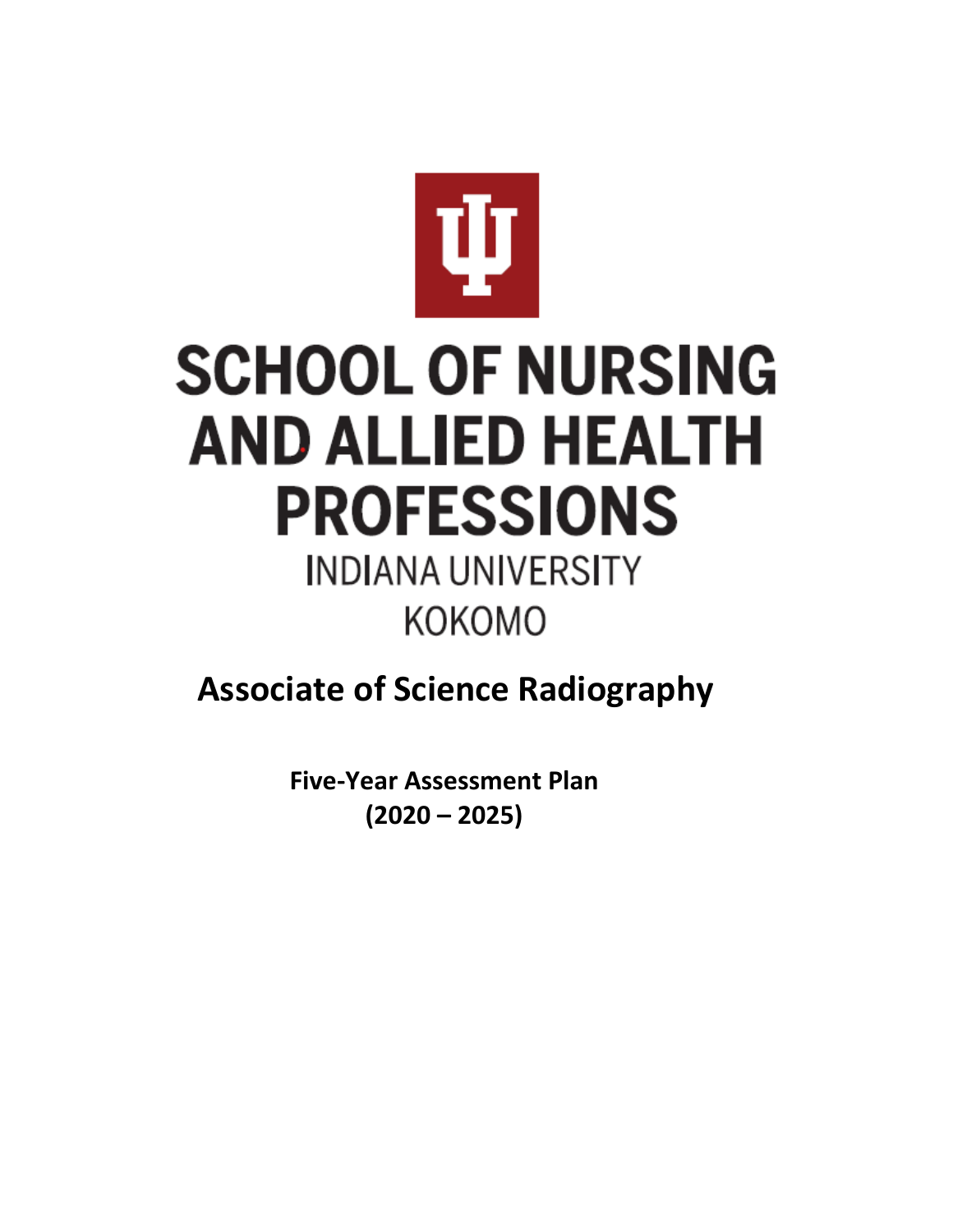

#### Contents

| Assessment Activities with Benchmarks and Data Collection Responsibilities 6 |  |
|------------------------------------------------------------------------------|--|
|                                                                              |  |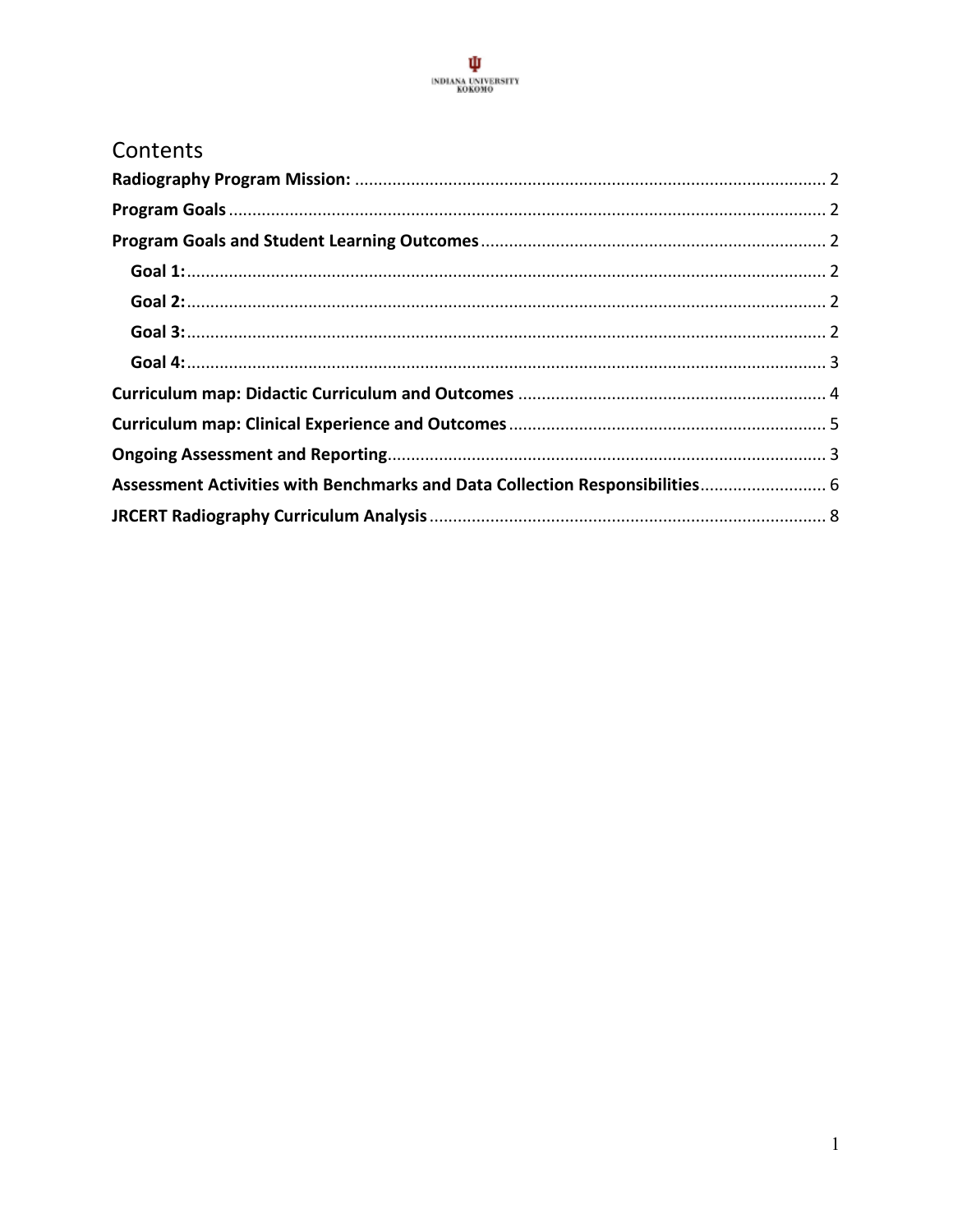#### Ŵ INDIANA UNIVERSITY<br>KOKOMO

#### <span id="page-2-0"></span>**Radiography Program Mission:**

The Radiography Science Program at Indiana University Kokomo upholds the mission statement of IU Kokomo by the preparation of highly qualified, entry level Radiographers. As a health-related science, Radiography is dedicated to the health and welfare of the patient through the diagnosis of disease. The program will meet the radiologic health needs and expectations of the communities in its region through partnerships in clinical education with regional healthcare facilities.

#### <span id="page-2-1"></span>**Program Goals**

- 1. To provide the regional (north central Indiana) healthcare community with entry-level radiographers who display professionalism.
- 2. To provide students opportunities that will allow them to communicate effectively.
- 3. To provide students opportunities that will allow them to think critically and solve problems.
- 4. To provide educational experiences that produce clinically competent individuals prepared for employment as entry-level radiographers.

#### <span id="page-2-2"></span>**Program Goals and Student Learning Outcomes**

<span id="page-2-3"></span>**Goal 1:** To provide the regional (north central Indiana) healthcare community with entry-level radiographers who display professionalism.

Outcome 1: Students will demonstrate professional and ethical behaviors according to the ARRT (American Registry of Radiologic Technologists) Code of Ethics while in the clinical education setting.

Outcome 2: Students will demonstrate a desire for life-long learning through completion of a portfolio and accumulation of professional development.

Outcome 3: Students will operate complex radiographic equipment to produce quality images (Relates to ARRT Code of Ethics, Tenant 4: "The radiologic technologist practices technology founded upon theoretical knowledge and concepts, uses equipment and accessories consistent with the purposes for which they were designed, and employs procedures and techniques appropriately.").

<span id="page-2-4"></span>**Goal 2:** To provide students opportunities that will allow them to communicate effectively. Outcome 1: Students will be able to assess the patient's condition, interpret medical data, and assist the radiologist/physician by communicating data and assisting with procedures. Outcome 2: Students will be able to assess the patient's condition, interpret medical data, and assist the radiologist/physician by communicating data and assisting with procedures.

<span id="page-2-5"></span>**Goal 3:** To provide students opportunities that will allow them to think critically and solve problems.

Outcome 1: Students will demonstrate knowledge and practice radiation protection by applying ALARA principles in practices.

Outcome 2: Students will select appropriate technical factors to assure quality images and patient care.

Outcome 3: Students will develop organizational and critical thinking skills to increase efficiency in the performance of radiographic examinations.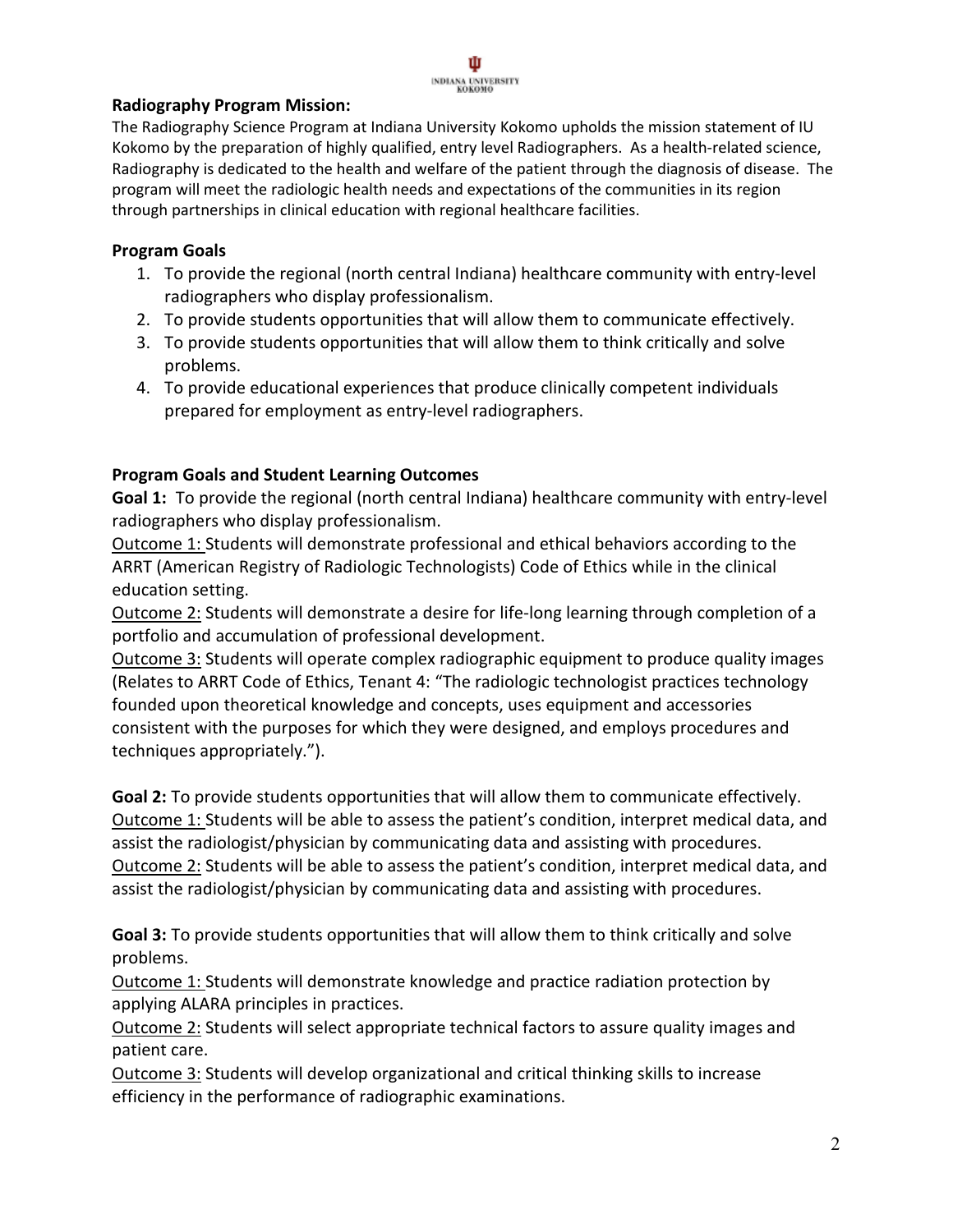

#### INDIANA UNIVERSITY<br>KOKOMO

<span id="page-3-0"></span>**Goal 4:** To provide educational experiences that produce clinically competent individuals prepared for employment as entry-level radiographers.

Outcome 1: Students will be able to communicate effectively and apply interpersonal skills with patients, peers, physicians, and other vital members of the healthcare team.

Outcome 2: Students will demonstrate positioning skills in the clinical area which allows the students to work in routine, emergency, and trauma situations while completing the procedure with speed and accuracy.

#### <span id="page-3-1"></span>Ongoing Assessment and Reporting

Following Standard 6: Programmatic Effectiveness and Assessment: Using Data for Sustained Improvement of the 2021 JRCERT Standards for an Accredited Educational Program in Radiography, the program will have a written systematic assessment plan which meets the following minimum requirements:

- 1. Goals in relation to clinical competency, communication, and critical thinking.
- 2. A measurement of at least two student learning outcomes per goal.
- 3. Utilization of at least two assessment tools per student learning outcome.
- 4. Benchmarks for each assessment method to determine level of achievement.
- 5. Has a timeframe for data collection.
- 6. Student learning outcome data, analysis, and action plans that is compared to program expectations.
- 7. Identification of failure of the course/program to meet benchmarks which includes identification of issues/problems, trending data, and areas for improvement.
- 8. Analysis of program effectiveness data in relationship to the program's goals for facilitation of continuous ongoing programmatic improvement.
- 9. Documentation of a five-year average for credentialing examination pass rate, job placement rate, and annual program completion rate.
- 10. Presentation of these assessment metrics to the Radiography Advisory Committee annually in the fall semester.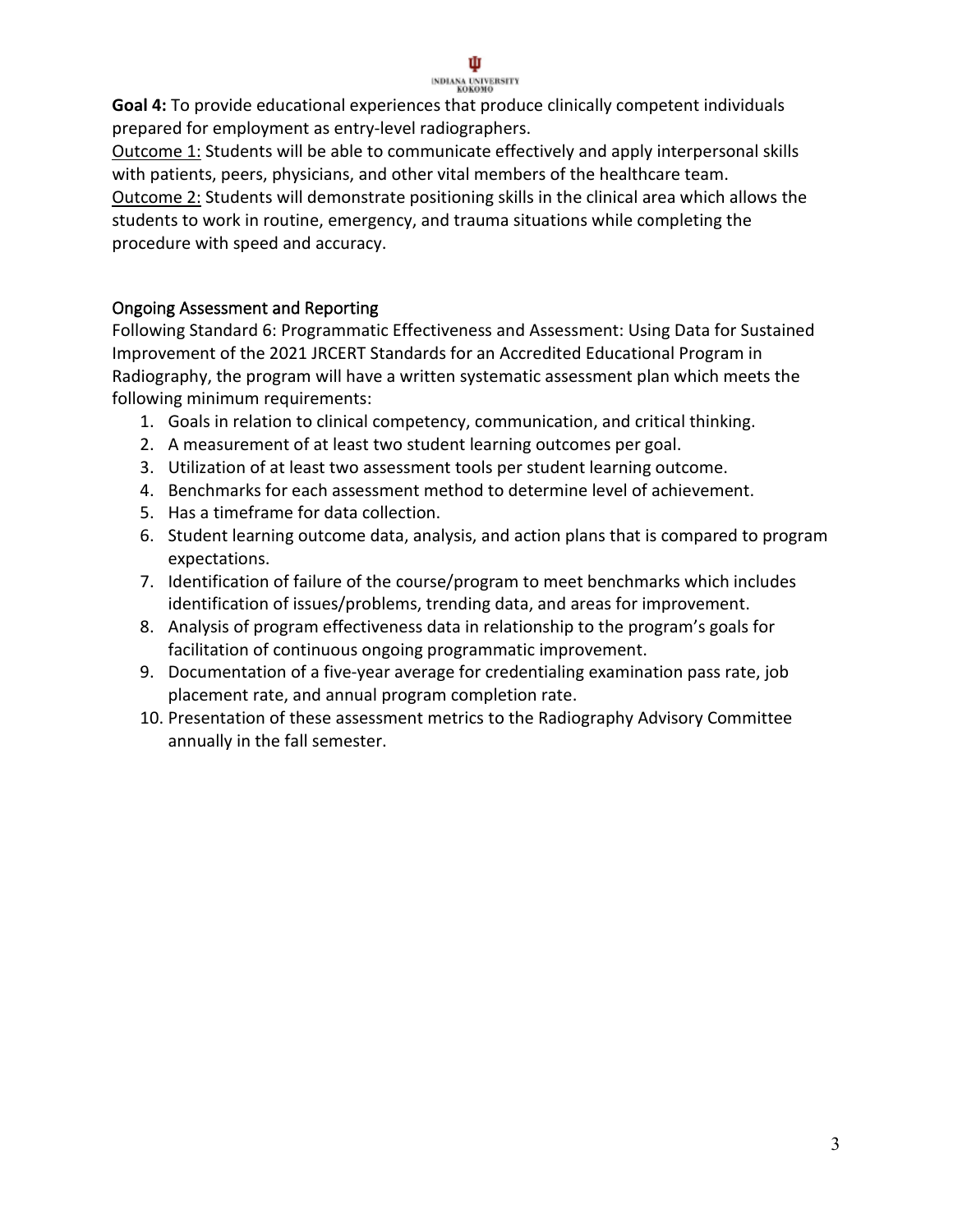

### **Curriculum map: Didactic Curriculum and Outcomes**

<span id="page-4-0"></span>

| <b>GOAL #. COMPONENT #</b>                                                                                                                                                                                                                                                                                                                                                                           | AHLT-<br>R100                         | AHLT-<br>R101 | AHLT-<br>R102                        | AHLT-<br><b>R200</b>   | AHLT-<br>R201         | AHLT-<br>R202                        | AHLT-<br><b>R205</b> | AHLT-<br>R207                                               | AHLT-<br><b>R208</b>                | AHLT-<br>R250          | AHLT-<br>R260           |
|------------------------------------------------------------------------------------------------------------------------------------------------------------------------------------------------------------------------------------------------------------------------------------------------------------------------------------------------------------------------------------------------------|---------------------------------------|---------------|--------------------------------------|------------------------|-----------------------|--------------------------------------|----------------------|-------------------------------------------------------------|-------------------------------------|------------------------|-------------------------|
| 1.1 Students will demonstrate professional and ethical<br>behaviors according to the ARRT (American Registry of<br>Radiologic Technologists) Code of Ethics while in the clinical<br>education setting.                                                                                                                                                                                              | <b>Ethics</b><br>Quiz                 |               |                                      |                        |                       |                                      |                      |                                                             |                                     |                        |                         |
| 1.2 Students will demonstrate a desire for life-long learning<br>through completion of a portfolio and accumulation of<br>professional development.                                                                                                                                                                                                                                                  |                                       |               |                                      |                        |                       |                                      |                      |                                                             |                                     |                        |                         |
| 1.3 Students will operate complex radiographic equipment to<br>produce quality images (Relates to ARRT Code of Ethics, Tenant<br>4: "The radiologic technologist practices technology founded<br>upon theoretical knowledge and concepts, uses equipment and<br>accessories consistent with the purposes for which they were<br>designed, and employs procedures and techniques<br>appropriately."). |                                       | Lab<br>Exam   |                                      |                        |                       |                                      | Lab<br>Exam          |                                                             |                                     |                        |                         |
| 2.1 Students will be able to assess the patient's condition,<br>interpret medical data, and assist the radiologist/physician by<br>communicating data and assisting with procedures.                                                                                                                                                                                                                 | Vital<br>Signs &<br>Transp<br>ort Lab |               |                                      |                        |                       |                                      |                      |                                                             |                                     |                        |                         |
| 2.2 Students will be able to assess the patient's condition,<br>interpret medical data, and assist the radiologist/physician by<br>communicating data and assisting with procedures.                                                                                                                                                                                                                 |                                       |               |                                      |                        |                       |                                      |                      |                                                             | <b>Emerg</b><br><b>Mgmt</b><br>Quiz |                        |                         |
| 3.1 Students will demonstrate knowledge and practice radiation<br>protection by applying ALARA principles in practices.                                                                                                                                                                                                                                                                              | Rad<br>Safety<br>Quiz                 |               |                                      |                        | <b>Fluoro</b><br>Exam |                                      |                      |                                                             |                                     |                        | Equip<br>Design<br>Quiz |
| 3.2 Students will select appropriate technical factors to assure<br>quality images and patient care.                                                                                                                                                                                                                                                                                                 |                                       |               | <b>Effect</b><br><b>Tech</b><br>Grid |                        |                       | <b>Effect</b><br><b>Tech</b><br>Grid |                      | <b>Inverse</b><br><b>Square</b><br>$\overline{\phantom{a}}$ |                                     | X-ray<br>Prod.<br>Quiz |                         |
| 3.3 Students will develop organizational and critical thinking<br>skills to increase efficiency in the performance of radiographic<br>examinations.                                                                                                                                                                                                                                                  |                                       |               |                                      |                        |                       |                                      |                      |                                                             |                                     |                        |                         |
| 4.1 Students will be able to communicate effectively and apply<br>interpersonal skills with patients, peers, physicians, and other<br>vital members of the healthcare team.                                                                                                                                                                                                                          |                                       |               |                                      | <b>Present</b><br>Quiz |                       |                                      |                      |                                                             |                                     |                        |                         |
| 4.2 Students will demonstrate positioning skills in the clinical<br>area which allows the students to work in routine, emergency,<br>and trauma situations while completing the procedure with<br>speed and accuracy.                                                                                                                                                                                |                                       |               |                                      |                        |                       |                                      |                      |                                                             |                                     |                        |                         |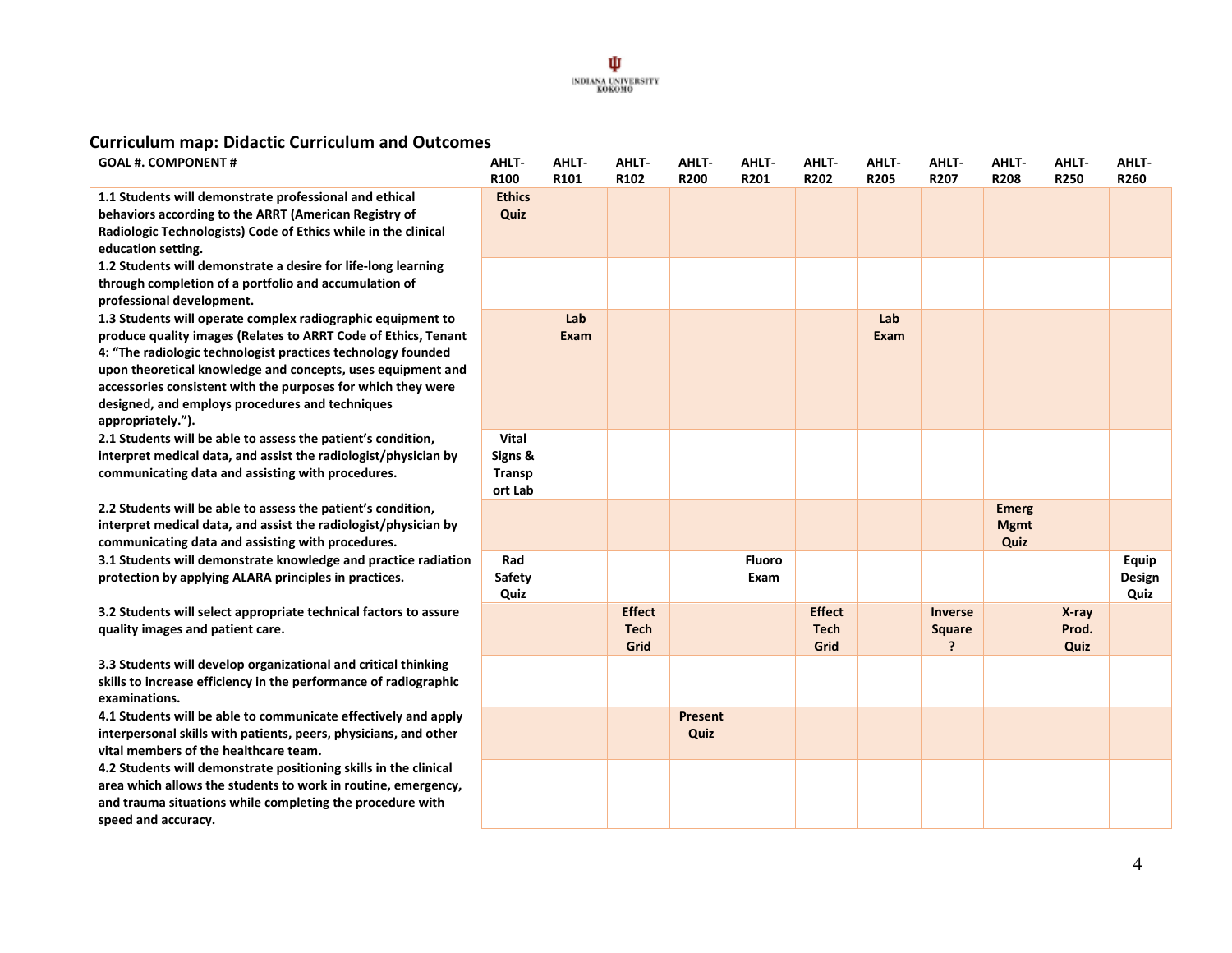## $\underset{\substack{\text{INDIAN WIVERSTY} \\ \text{KOKOMO}}} {\mathbf{U}}$

### **Curriculum map: Clinical Experience and Outcomes**

| <b>GOAL #. COMPONENT #</b>                                                             | AHLT-             | AHLT-            | AHLT-             | AHLT-             | AHLT-             | <b>AHLT-</b>     | Other           |
|----------------------------------------------------------------------------------------|-------------------|------------------|-------------------|-------------------|-------------------|------------------|-----------------|
|                                                                                        | R <sub>181</sub>  | R <sub>182</sub> | R281              | R282              | R283              | R290             |                 |
| 1.1 Students will demonstrate professional and ethical behaviors according to the      | Castle            |                  |                   |                   | Castle            |                  | <b>Employer</b> |
| ARRT (American Registry of Radiologic Technologists) Code of Ethics while in the       | <b>Branch</b>     |                  |                   |                   | <b>Branch</b>     |                  | <b>Survey</b>   |
| clinical education setting.                                                            | <b>Tracker</b>    |                  |                   |                   | <b>Tracker</b>    |                  |                 |
| 1.2 Students will demonstrate a desire for life-long learning through completion of    |                   |                  |                   |                   |                   | Program          | Graduate        |
| a portfolio and accumulation of professional development.                              |                   |                  |                   |                   |                   | <b>Portfolio</b> | <b>Survey</b>   |
| 1.3 Students will operate complex radiographic equipment to produce quality            |                   | <b>All Comps</b> |                   |                   |                   | <b>All Comp</b>  |                 |
| images (Relates to ARRT Code of Ethics, Tenant 4: "The radiologic technologist         |                   | <b>Forms</b>     |                   |                   |                   | <b>Forms</b>     |                 |
| practices technology founded upon theoretical knowledge and concepts, uses             |                   |                  |                   |                   |                   |                  |                 |
| equipment and accessories consistent with the purposes for which they were             |                   |                  |                   |                   |                   |                  |                 |
| designed, and employs procedures and techniques appropriately.").                      |                   |                  |                   |                   |                   |                  |                 |
| 2.1 Students will be able to assess the patient's condition, interpret medical data,   |                   |                  | <b>Vital Sign</b> | Age               | Age               |                  |                 |
| and assist the radiologist/physician by communicating data and assisting with          |                   |                  | Comp              | <b>Specific</b>   | <b>Specific</b>   |                  |                 |
| procedures.                                                                            |                   |                  |                   | Comps             | Comps             |                  |                 |
| 2.2 Students will be able to assess the patient's condition, interpret medical data,   | <b>Clinical</b>   |                  |                   | <b>Clinical</b>   |                   |                  |                 |
| and assist the radiologist/physician by communicating data and assisting with          | <b>Evaluation</b> |                  |                   | <b>Evaluation</b> |                   |                  |                 |
| procedures.                                                                            |                   |                  |                   |                   |                   |                  |                 |
| 3.1 Students will demonstrate knowledge and practice radiation protection by           |                   |                  |                   |                   |                   |                  |                 |
| applying ALARA principles in practices.                                                |                   |                  |                   |                   |                   |                  |                 |
| 3.2 Students will select appropriate technical factors to assure quality images and    |                   |                  |                   |                   |                   |                  |                 |
| patient care.                                                                          |                   |                  |                   |                   |                   |                  |                 |
| 3.3 Students will develop organizational and critical thinking skills to increase      |                   | <b>All Comp</b>  | Portfolio         |                   | All Comp          |                  | <b>Employer</b> |
| efficiency in the performance of radiographic examinations.                            |                   | <b>Forms</b>     |                   |                   | <b>Forms</b>      |                  | <b>Survey</b>   |
| 4.1 Students will be able to communicate effectively and apply interpersonal skills    | <b>Clinical</b>   |                  |                   |                   | <b>Clinical</b>   |                  |                 |
| with patients, peers, physicians, and other vital members of the healthcare team.      | <b>Evaluation</b> |                  |                   |                   | <b>Evaluation</b> |                  |                 |
| 4.2 Students will demonstrate positioning skills in the clinical area which allows the |                   |                  |                   | <b>Clinical</b>   |                   |                  | <b>Employer</b> |
| students to work in routine, emergency, and trauma situations while completing the     |                   |                  |                   | <b>Evaluation</b> |                   |                  | <b>Survey</b>   |

<span id="page-5-0"></span>**students to work in routine, emergency, and trauma situations while completing the procedure with speed and accuracy.**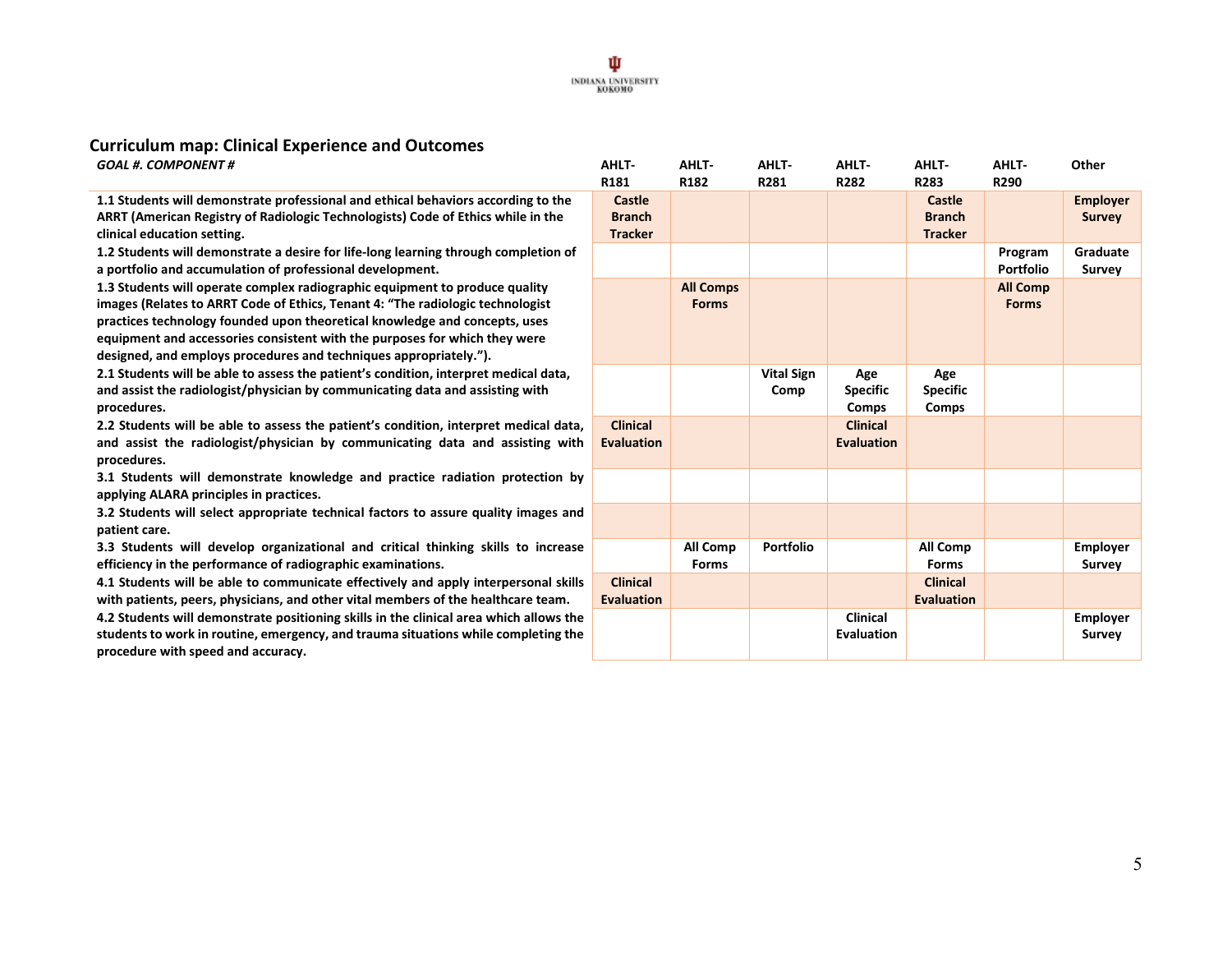## $\underset{\text{KOKOMO}}{\underbrace{\mathop{\smash{\boldsymbol{\mathrm{WDLANA}}}}}}\underset{\text{KOKOMO}}{\underbrace{\mathop{\smash{\boldsymbol{\mathrm{WD}}}}}}$

#### **Assessment Activities with Benchmarks and Data Collection Responsibilities**

<span id="page-6-0"></span>

| Goal 1. To provide the regional (north central Indiana) healthcare community with entry-level radiographers who display professionalism. |                                                                                                                               |                                               |                           |  |
|------------------------------------------------------------------------------------------------------------------------------------------|-------------------------------------------------------------------------------------------------------------------------------|-----------------------------------------------|---------------------------|--|
| <b>Outcome</b>                                                                                                                           | <b>Components/Tools</b>                                                                                                       | <b>Courses/Timeframe</b>                      | Responsible<br>Individual |  |
| 1.1 Students will                                                                                                                        | 1.1. A. All students will score a minimum of 75% on the Ethics quiz in AHLT R100.                                             | AHLT - R100 Quiz Fall                         | Professor of              |  |
| demonstrate professional                                                                                                                 | (Ethical Behavior: Knowledge of the ARRT Code of Ethics)                                                                      | Semester, Year 1                              | Record                    |  |
| and ethical behaviors                                                                                                                    | 1.1. B. 100% of students will turn in the required documentation in the Castle                                                | AHLT-R181; Fall, Year 1                       | Clinical                  |  |
| according to the ARRT Code                                                                                                               | Branch Tracker by the assigned date each Fall Semester. (Professional Behavior)                                               | AHLT-R283; Fall, Year 2                       | Coordinator               |  |
| of Ethics while in the clinical<br>education system.                                                                                     | 1.1. C. 100% of employer surveys returned will receive a score of 2.0/3.0 on Q.#3<br><b>Ethical and Professional Behavior</b> | Employer Survey; Annually                     | Program<br>Director       |  |
| 1.2 Students will                                                                                                                        | 1.2. A. All students will obtain a minimum of 15 professional development points by                                           | AHLT-R290; Spring, Year 2                     | Clinical                  |  |
| demonstrate a desire for life-                                                                                                           | the conclusion of AHLT-R290.                                                                                                  |                                               | Coordinator               |  |
| long learning through<br>completion of a portfolio and<br>accumulation of professional<br>development.                                   | 1.2. B. 50% of Graduate Surveys returned will indicate continuing their education.                                            | Graduate Survey; Annually<br>after graduation | Program<br>Director       |  |
| 1.3 Students will operate                                                                                                                | 1.3. A. All students will be able to correctly perform a lab simulation with a minimum                                        | AHLT-R101: Midterm Lab                        | Professor of              |  |
| complex radiographic                                                                                                                     | score of 80%.                                                                                                                 | Exam; Fall, Year 1                            | Record                    |  |
| equipment to produce                                                                                                                     |                                                                                                                               | AHLT-R205: Lab Final; Fall,                   |                           |  |
| quality images.                                                                                                                          |                                                                                                                               | Year 2                                        |                           |  |
|                                                                                                                                          | 1.3. B. All students will score a minimum of 2.0/3.0 on General Competency Form                                               | AHLT - R182; Spring, Year 1                   | Professor of              |  |
|                                                                                                                                          | Q#2.                                                                                                                          | AHLT - R290; Spring, Year 1                   | Record                    |  |
|                                                                                                                                          |                                                                                                                               |                                               | Clinical                  |  |
|                                                                                                                                          |                                                                                                                               |                                               | Coordinator               |  |
| Goal 2. To provide students opportunities that will allow them to communicate effectively.                                               |                                                                                                                               |                                               |                           |  |
| <b>Outcome</b>                                                                                                                           | <b>Components/Tools</b>                                                                                                       | <b>Courses</b>                                | Responsible<br>Individual |  |
| 2.1 Students will be able to                                                                                                             | 2.1. A. All students will score a minimum of 80% on the Vital Signs and Patient                                               | AHLT - R100; Fall, Year 1                     | Professor of              |  |
| perform basic patient care                                                                                                               | Transportation lab in R100.                                                                                                   |                                               | Record                    |  |
| skills and assessments.                                                                                                                  | 2.1. B. All students will successfully complete a Vital Signs Assessment Competency                                           | AHLT-R281; Summer, Year                       | Professor of              |  |
|                                                                                                                                          | in AHLT-R281.                                                                                                                 | $\mathbf{1}$                                  | Record                    |  |
|                                                                                                                                          | 2.1. C. All students will successfully complete age specific competencies.                                                    | AHLT - R282; Summer, Year                     | Professor of              |  |
|                                                                                                                                          |                                                                                                                               | $\mathbf{1}$                                  | Record                    |  |
|                                                                                                                                          |                                                                                                                               | AHLT-R283; Fall, Year 2                       |                           |  |
|                                                                                                                                          |                                                                                                                               |                                               | Clinical                  |  |
|                                                                                                                                          |                                                                                                                               |                                               | Coordinator               |  |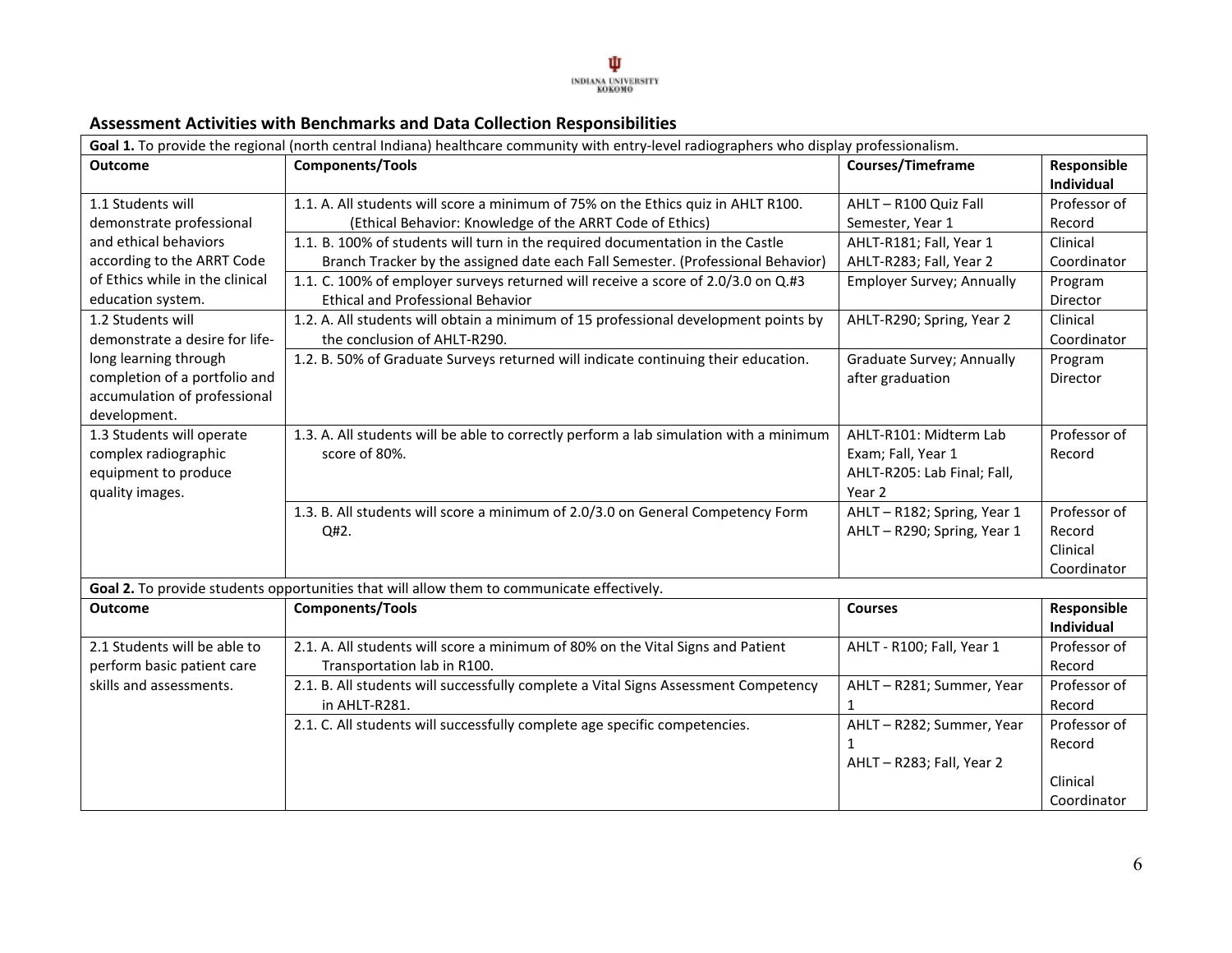

| 2.2 Students will be able to<br>assess the patient's                                                   | 2.2. A. All students will score a minimum of 75% on Emergency Management Quiz.                                                                 | AHLT - R208; Spring, Year 1 | Professor of<br>Record |  |  |
|--------------------------------------------------------------------------------------------------------|------------------------------------------------------------------------------------------------------------------------------------------------|-----------------------------|------------------------|--|--|
| condition, interpret medical                                                                           | 2.2. B. All students will score an average score of 3.0/4.0 on Student Semester                                                                | AHLT-R181; Fall, Year 1     | Clinical               |  |  |
| data, and assist the                                                                                   | Clinical Education Evaluation Q.#1.                                                                                                            | AHLT - R282; Summer, Year   | Coordinator            |  |  |
|                                                                                                        |                                                                                                                                                |                             |                        |  |  |
| radiologist/physician by                                                                               |                                                                                                                                                | $\mathbf{1}$                | Professor of           |  |  |
| communicating data and                                                                                 |                                                                                                                                                |                             | Record                 |  |  |
| assisting with procedures.                                                                             |                                                                                                                                                |                             |                        |  |  |
| Goal 3. To provide students opportunities that will allow them to think critically and solve problems. |                                                                                                                                                |                             |                        |  |  |
| <b>Outcome</b>                                                                                         | <b>Components/Tools</b>                                                                                                                        | <b>Courses/Timeline</b>     | Responsible            |  |  |
|                                                                                                        |                                                                                                                                                |                             | Individual             |  |  |
| 3.1 Students will                                                                                      | 3.1. A. All students will score a minimum of 75% on AHLT - R100 Radiation                                                                      | AHLT-R100; Fall, Year 1     | Professor of           |  |  |
| demonstrate knowledge and                                                                              | Safety/Protection Post-test.                                                                                                                   |                             | Record                 |  |  |
| practice radiation protection                                                                          | 3.1. B. All students will correctly identify ways to decrease radiation exposure for the                                                       | AHLT - R201; Spring, Year 1 | Professor of           |  |  |
| by applying ALARA principles                                                                           | technologist during fluoroscopy on Exam 3 in AHLT - R201.                                                                                      |                             | Record                 |  |  |
| in practice.                                                                                           | 3.1. C. All students will score a minimum of 75% on AHLT - R260 Equipment Design                                                               | AHLT - R260; Spring, Year 2 | Professor of           |  |  |
|                                                                                                        |                                                                                                                                                |                             |                        |  |  |
|                                                                                                        | and Radiation Protection quiz.                                                                                                                 |                             | Record                 |  |  |
| 3.2 Students will select                                                                               | 3.2. A. All students will score a minimum of 75% on the Effects of Technique                                                                   | AHLT-R102; Fall, Year 1     | Professor of           |  |  |
| appropriate technical factors                                                                          | Changes Grid on the final examination in AHLT - R102 and AHLT - R 202.                                                                         | AHLT - R202; Spring, Year 1 | Record                 |  |  |
| to assure quality images and                                                                           |                                                                                                                                                |                             | Professor of           |  |  |
| patient care.                                                                                          |                                                                                                                                                |                             | Record                 |  |  |
|                                                                                                        | 3.2. B. All students will be able to correctly solve an inverse square law problem on                                                          | AHLT - R207; Spring, Year 2 | Professor of           |  |  |
|                                                                                                        | at least 1 of the examinations in AHLT - R207.                                                                                                 |                             | Record                 |  |  |
|                                                                                                        |                                                                                                                                                |                             |                        |  |  |
|                                                                                                        | 3.2. C. All students will score a minimum of 75% on AHLT - R250 Quiz over X-Ray                                                                | AHLT - R250; Fall, Year 2   | Professor of           |  |  |
|                                                                                                        | Production, Emission, and Interactions with Matter.                                                                                            |                             | Record                 |  |  |
| 3.3 Students will develop                                                                              | 3.3. A. 100% of employer surveys returned will receive a score of 2.0/3.0 on Q.#8                                                              | Employer Survey, Annually   | Program                |  |  |
| organizational and critical                                                                            | Critical Thinking Ability.                                                                                                                     |                             | Director               |  |  |
| thinking skills to increase                                                                            | 3.3. B. All students will be able to position patients properly according to                                                                   | AHLT - R182; Spring, Year 1 | Professor of           |  |  |
| efficiency in the performance                                                                          | department protocol and patient conditions with a minimum score of 2/3 on                                                                      | AHLT - R283; Fall, Year 2   | Record                 |  |  |
| of radiographic                                                                                        | General Clinical Competency Form Patient/Equipment Q.#5.                                                                                       |                             | Professor of           |  |  |
| examinations.                                                                                          |                                                                                                                                                |                             | Record                 |  |  |
|                                                                                                        | 3.3. C. All students will score a minimum of 75% on AHLT-R281 Semester Portfolio.                                                              | AHLT - R281; Summer, Year   | Professor of           |  |  |
|                                                                                                        |                                                                                                                                                |                             |                        |  |  |
|                                                                                                        |                                                                                                                                                | $\mathbf{1}$                | Record                 |  |  |
|                                                                                                        | Goal 4. To provide educational experiences that produce clinically competent individuals prepared for employment as entry-level radiographers. |                             |                        |  |  |
| <b>Outcome</b>                                                                                         | <b>Components/Tools</b>                                                                                                                        | <b>Courses</b>              | Responsible            |  |  |
|                                                                                                        |                                                                                                                                                |                             | Individual             |  |  |
| 4.1 Students will be able to                                                                           | 4.1. A. All students will score a minimum of 75% on Pathology Presentation In-class                                                            | AHLT - R200; Spring, Year 2 | Professor of           |  |  |
| communicate effectively and                                                                            | quiz.                                                                                                                                          |                             | Record                 |  |  |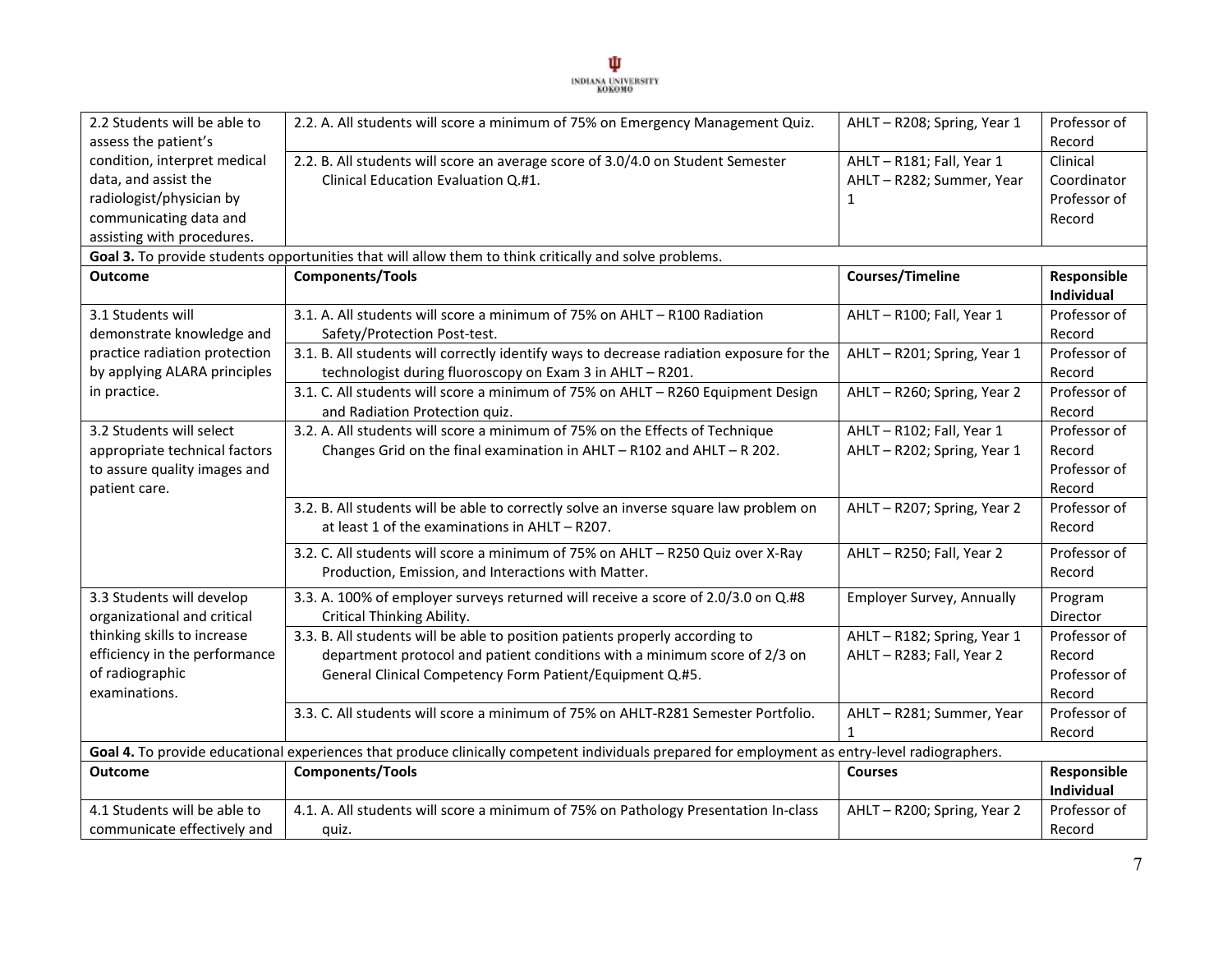

| apply interpersonal skills<br>with patients, peers,<br>physicians, and other vital<br>members of the healthcare | 4.1. B. All students will score a minimum of 2.5/4.0 on Student Semester Clinical<br>Education Evaluation Q.#7. | $AHLT = R181$ ; Fall, Year 1<br>AHLT - R283; Fall, Year 2 | Clinical<br>Coordinator<br>Professor of<br>Record |
|-----------------------------------------------------------------------------------------------------------------|-----------------------------------------------------------------------------------------------------------------|-----------------------------------------------------------|---------------------------------------------------|
| team.                                                                                                           |                                                                                                                 |                                                           |                                                   |
| 4.2. Students will                                                                                              | 4.2. A. All students will score a minimum score of 3.0/4.0 on Student Semester                                  | AHLT - R282, Summer, Year                                 | Professor of                                      |
| demonstrate positioning                                                                                         | Clinical Education Evaluation Q.#2.                                                                             |                                                           | Record                                            |
| skills in the clinical area                                                                                     | 4.2.B. 100% of employer surveys returned will receive an average score of 2/3.                                  | Employer Survey, Annually                                 | Program                                           |
| which allows the students to                                                                                    |                                                                                                                 |                                                           | Director                                          |
| work in routine, emergency,                                                                                     |                                                                                                                 |                                                           |                                                   |
| and trauma situations while                                                                                     |                                                                                                                 |                                                           |                                                   |
| completing the procedure                                                                                        |                                                                                                                 |                                                           |                                                   |
| with speed and accuracy.                                                                                        |                                                                                                                 |                                                           |                                                   |

<span id="page-8-0"></span>JRCERT Radiography Curriculum Analysis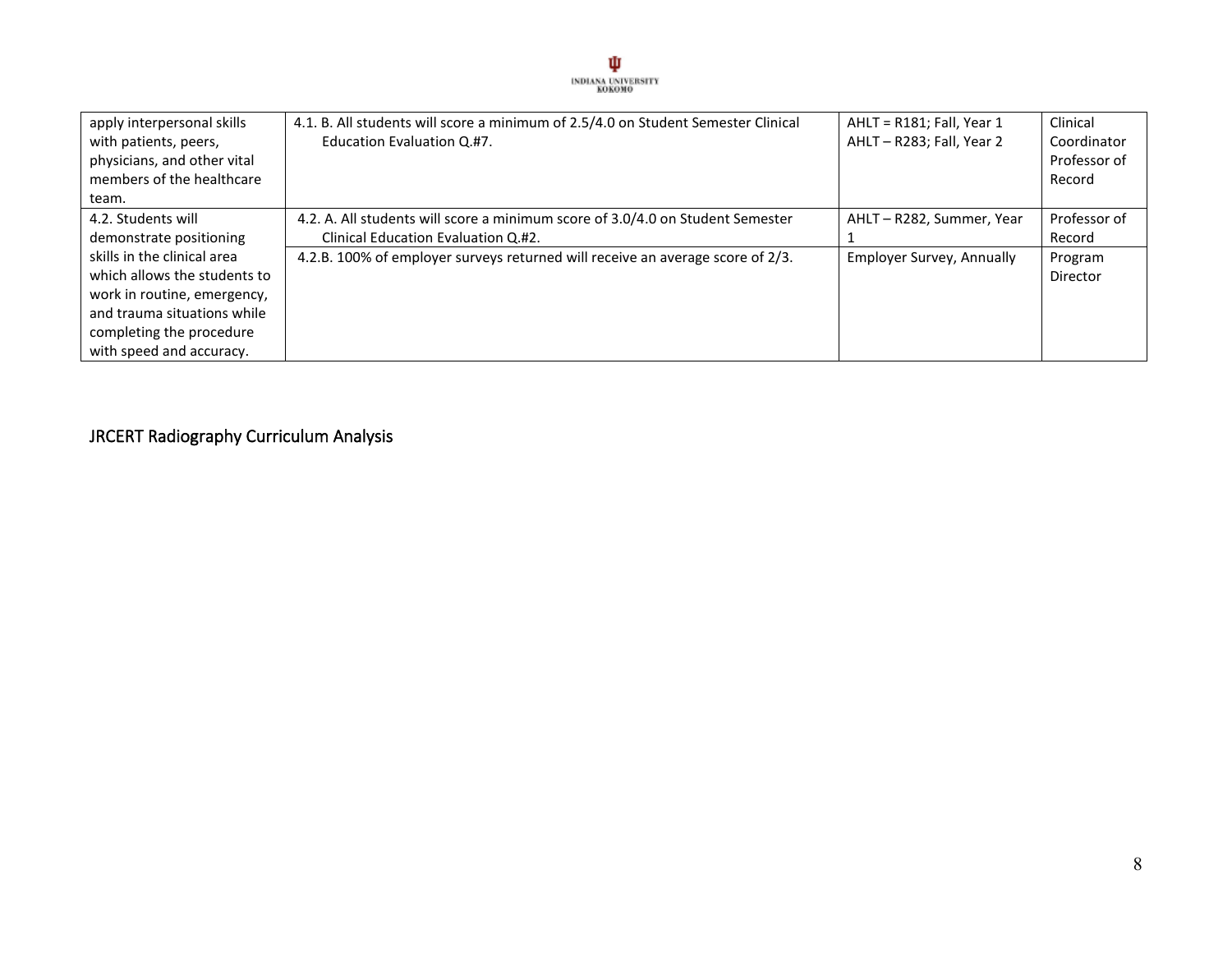**Program Number 0502 Program Name Indiana University Kokomo Radiography** 

**Date 05/01/2021**



#### **Radiography Curriculum Analysis**

**DIRECTIONS**: Determine the course(s) in which each of the following content area is covered and enter the course number(s) and/or title(s). For guidance in what should be covered for each content area, please refer to the Radiography Curriculum (2017) published by the American Society of Radiologic Technologists.

| <b>Professional Curriculum</b>                               | <b>Program Course(s)</b>                                      |  |  |  |
|--------------------------------------------------------------|---------------------------------------------------------------|--|--|--|
| <b>Introduction to Radiologic Science and Health Care</b>    |                                                               |  |  |  |
| The Health Science Professions                               | <b>AHLT-R 100 Orientation to Radiologic Technology; AHLT-</b> |  |  |  |
|                                                              | <b>R222 Principles of Radiography 3</b>                       |  |  |  |
| The Health Care Environment                                  | <b>AHLT-R 100 Orientation to Radiologic Technology; AHLT-</b> |  |  |  |
|                                                              | R101 Radiographic Procedures 1; AHLT-R207 Seminar in          |  |  |  |
|                                                              | Radiography                                                   |  |  |  |
| <b>Medical Terminology</b>                                   | CLAS - C 209 or AHLT - M 195/R185 Medical Terminology         |  |  |  |
| <b>Medical Abbreviations and Symbols</b>                     | CLAS - C 209 or AHLT - M 195/R185 Medical Terminology;        |  |  |  |
|                                                              | <b>AHLT-R 100 Orientation to Radiologic Technology; AHLT-</b> |  |  |  |
|                                                              | R101 Radiographic Procedures I; AHLT-R201 Radiographic        |  |  |  |
|                                                              | Procedures II; AHLT-R207 Seminar in Radiography               |  |  |  |
| Procedures and Terminology                                   | <b>AHLT-R 100 Orientation to Radiologic Technology; AHLT-</b> |  |  |  |
|                                                              | R101 Radiographic Procedures I; AHLT-R201 Radiographic        |  |  |  |
|                                                              | Procedures II; AHLT-R207 Seminar in Radiography               |  |  |  |
| <b>Understanding Orders, Requests and Diagnostic Reports</b> | <b>AHLT-R 100 Orientation to Radiologic Technology; AHLT-</b> |  |  |  |
|                                                              | R101 Radiographic Procedures I; AHLT-R201 Radiographic        |  |  |  |
|                                                              | <b>Procedures II</b>                                          |  |  |  |
| <b>Hospital Organizations</b>                                | <b>AHLT-R 100 Orientation to Radiologic Technology</b>        |  |  |  |
| <b>Radiology Organizations</b>                               | <b>AHLT-R 100 Orientation to Radiologic Technology; AHLT-</b> |  |  |  |
|                                                              | <b>R208 Topics in Radiography</b>                             |  |  |  |
| Accreditation                                                | <b>AHLT-R 100 Orientation to Radiologic Technology; AHLT-</b> |  |  |  |
|                                                              | <b>R208 Topics in Radiography</b>                             |  |  |  |
| <b>Regulatory Agencies</b>                                   | <b>AHLT-R 100 Orientation to Radiologic Technology; AHLT-</b> |  |  |  |
|                                                              | R208 Topics in Radiography; AHLT-R260 Radiobiology and        |  |  |  |
|                                                              | <b>Radiation Protection</b>                                   |  |  |  |
| Professional Credentialing                                   | <b>AHLT-R 100 Orientation to Radiologic Technology; AHLT-</b> |  |  |  |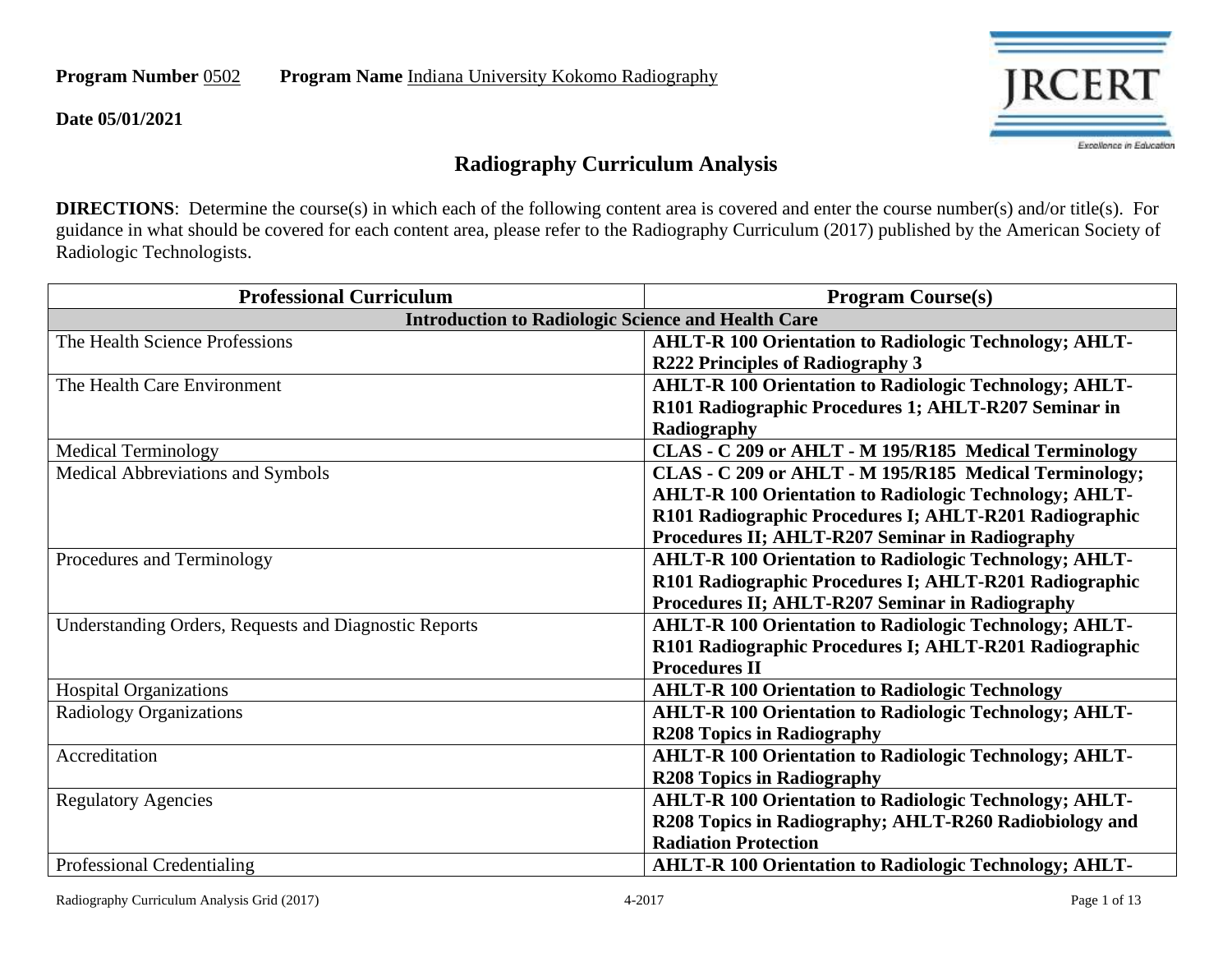|                                                  | <b>R208 Topics in Radiography</b>                             |
|--------------------------------------------------|---------------------------------------------------------------|
| Professional Organizations                       | <b>AHLT-R 100 Orientation to Radiologic Technology; AHLT-</b> |
|                                                  | <b>R208 Topics in Radiography</b>                             |
| Professional Development and Advancement         | <b>AHLT-R 100 Orientation to Radiologic Technology; AHLT-</b> |
|                                                  | <b>R205 Radiographic Procedures 3;</b>                        |
| <b>Ethics and Law in the Radiologic Sciences</b> |                                                               |
| <b>Ethics and Ethical Behavior</b>               | AHLT-R 100 Orientation to Radiologic Technology; AHLT-R208    |
|                                                  | Topics in Radiography                                         |
| Ethical Issues in Health Care                    | AHLT-R 100 Orientation to Radiologic Technology; AHLT-R208    |
|                                                  | Topics in Radiography                                         |
| Legal Issues                                     | <b>AHLT-R 100 Orientation to Radiologic Technology</b>        |
| <b>Legal Doctrines and Standards</b>             | AHLT-R 100 Orientation to Radiologic Technology; AHLT-R208    |
|                                                  | Topics in Radiography                                         |
| <b>Patient Consent</b>                           | AHLT-R 100 Orientation to Radiologic Technology; AHLT-R208    |
|                                                  | Topics in Radiography                                         |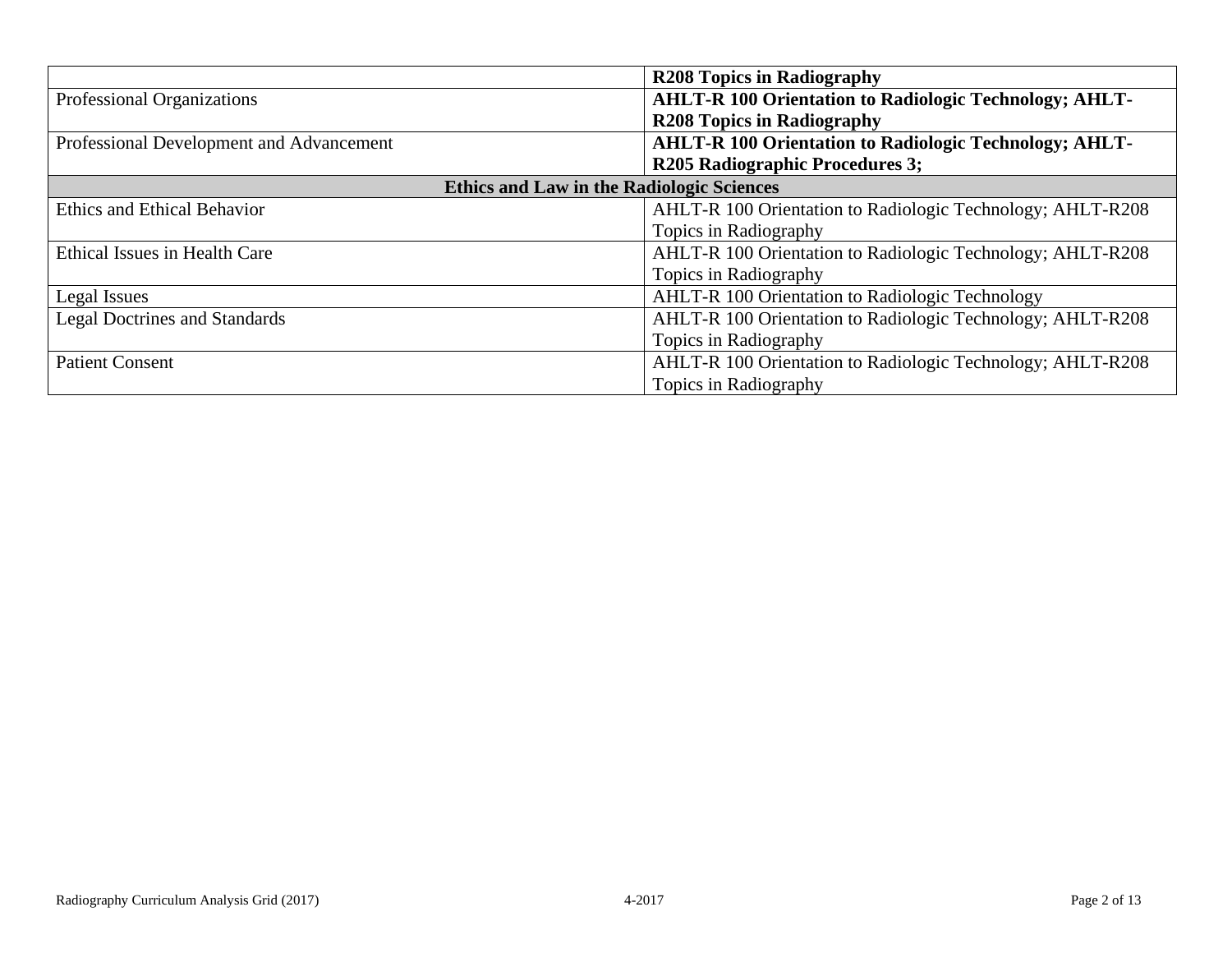| <b>Professional Curriculum</b>            | <b>Program Course(s)</b>                                       |  |  |  |
|-------------------------------------------|----------------------------------------------------------------|--|--|--|
| <b>Human Anatomy and Physiology</b>       |                                                                |  |  |  |
| <b>Anatomical Nomenclature</b>            | ANAT-A 215 Human Anatomy; AHLT-R 101 Radiographic              |  |  |  |
|                                           | Procedures ; AHLT- R 201 Radiographic Procedures 2; AHLT- R    |  |  |  |
|                                           | 200 Pathology; AHLT-R 205 Radiographic Procedures 3; AHLT-R    |  |  |  |
|                                           | 207 Seminar in Radiography                                     |  |  |  |
| <b>Chemical Composition</b>               | ANAT-A 215 Human Anatomy; AHLT-R102 Principles of              |  |  |  |
|                                           | Radiography 1; AHLT-R260 Radiobiology and Radiation Protection |  |  |  |
| <b>Cell Structure and Genetic Control</b> | PHYS-P 215 Human Physiology; AHLT-R260 Radiobiology and        |  |  |  |
|                                           | <b>Radiation Protection</b>                                    |  |  |  |
| Metabolism                                | PHYS-P 215 Human Physiology; AHLT-R260 Radiobiology and        |  |  |  |
|                                           | <b>Radiation Protection</b>                                    |  |  |  |
| <b>Tissues</b>                            | ANAT-A 215 Human Anatomy; PHYS-P 215 Human Physiology;         |  |  |  |
|                                           | AHLT-R200 Pathology; AHLT-R260 Radiobiology and Radiation      |  |  |  |
|                                           | Protection                                                     |  |  |  |
| <b>Skeletal System</b>                    | ANAT-A 215 Human Anatomy; PHYS-P 215 Human Physiology;         |  |  |  |
|                                           | AHLT-R101 Radiographic Procedures 1; AHLT-R200 Pathology;      |  |  |  |
|                                           | AHLT-R201 Radiographic Procedures 2                            |  |  |  |
| Muscular System                           | ANAT-A 215 Human Anatomy; PHYS-P 215 Human Physiology;         |  |  |  |
|                                           | AHLT-R101 Radiographic Procedures 1; AHLT-R200 Pathology;      |  |  |  |
|                                           | <b>AHLT-R201 Radiographic Procedures 2</b>                     |  |  |  |
| Nervous System                            | ANAT-A 215 Human Anatomy; PHYS-P 215 Human Physiology;         |  |  |  |
|                                           | AHLT-R200 Pathology; AHLT-R222 Principles of Radiography 3     |  |  |  |
| <b>Sensory System</b>                     | ANAT-A 215 Human Anatomy; PHYS-P 215 Human Physiology;         |  |  |  |
|                                           | <b>AHLT-R200 Pathology</b>                                     |  |  |  |
| <b>Endocrine System</b>                   | ANAT-A 215 Human Anatomy; PHYS-P 215 Human Physiology;         |  |  |  |
|                                           | AHLT-R200 Pathology                                            |  |  |  |
| Digestive System                          | ANAT-A 215 Human Anatomy; PHYS-P 215 Human Physiology;         |  |  |  |
|                                           | AHLT-R200 Pathology; AHLT-R201 Radiographic Procedures 2;      |  |  |  |
|                                           | AHLT-R222 Principles of Radiography 3                          |  |  |  |
| Cardiovascular System                     | ANAT-A 215 Human Anatomy; PHYS-P 215 Human Physiology;         |  |  |  |
|                                           | AHLT-R200 Pathology; AHLT-R222 Principles of Radiography 3     |  |  |  |
| Lymphatic System and Immunity             | ANAT-A 215 Human Anatomy; PHYS-P 215 Human Physiology;         |  |  |  |
|                                           | AHLT-R200 Pathology; AHLT-R222 Principles of Radiography 3     |  |  |  |
| <b>Respiratory System</b>                 | ANAT-A 215 Human Anatomy; PHYS-P 215 Human Physiology;         |  |  |  |
|                                           | AHLT-R101 Radiographic Procedures 1; AHLT-R200 Pathology       |  |  |  |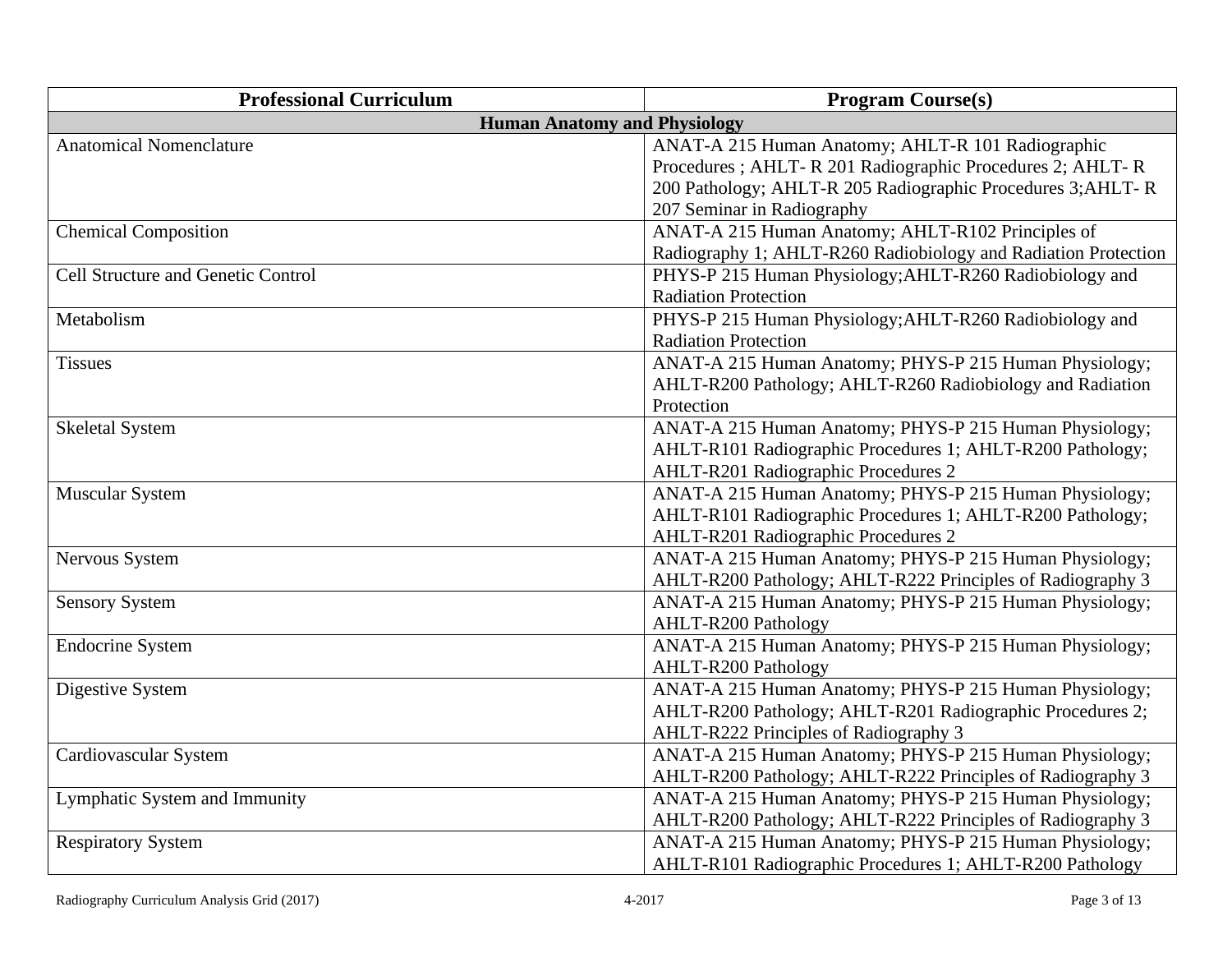| <b>Urinary System</b>                                                | ANAT-A 215 Human Anatomy; PHYS-P 215 Human Physiology;           |
|----------------------------------------------------------------------|------------------------------------------------------------------|
|                                                                      | AHLT-R200 Pathology; AHLT-R201 Radiographic Procedures 2;        |
|                                                                      | AHLT-R222 Principles of Radiography 3                            |
| Reproductive System                                                  | ANAT-A 215 Human Anatomy; PHYS-P 215 Human Physiology;           |
|                                                                      | AHLT-R200 Pathology; AHLT-R222 Principles of Radiography 3       |
| <b>Introduction to Sectional Anatomy</b>                             | ANAT-A 215 Human Anatomy; AHLT-R205 Radiographic                 |
|                                                                      | Procedures 3; AHLT-R222 Principles of Radiography 3              |
| <b>Pharmacology and Venipuncture</b>                                 |                                                                  |
| Drug Nomenclature                                                    | <b>AHLT-R 100 Orientation to Radiologic Technology; AHLT-</b>    |
|                                                                      | <b>R208 Topics in Radiography</b>                                |
| Drug Classification                                                  | AHLT-R 100 Orientation to Radiologic Technology; AHLT-R208       |
|                                                                      | Topics in Radiography                                            |
| <b>General Pharmacologic Principles</b>                              | AHLT-R 100 Orientation to Radiologic Technology; AHLT-R208       |
|                                                                      | Topics in Radiography                                            |
| Six Rights of Drug Safety                                            | AHLT-R 100 Orientation to Radiologic Technology; AHLT-R207       |
|                                                                      | Seminar; AHLT-R208 Topics in Radiography                         |
| Drug Categories Relevant to Radiography (Uses and Impact on Patient) | AHLT-R 100 Orientation to Radiologic Technology; AHLT-R201       |
|                                                                      | Radiographic Procedures 2; AHLT-R208 Topics in Radiography       |
| <b>Contrast Agents</b>                                               | AHLT-R 100 Orientation to Radiologic Technology; AHLT-R201       |
|                                                                      | Radiographic Procedures 2; AHLT-R208 Topics in Radiography;      |
|                                                                      | AHLT-R222 Principles of Radiography 3                            |
| Routes of Drug Administration                                        | AHLT-R 100 Orientation to Radiologic Technology; AHLT-R201       |
|                                                                      | Radiographic Procedures 2; AHLT-R208 Topics in Radiography       |
| Venipuncture                                                         | AHLT-R 100 Orientation to Radiologic Technology; AHLT-R201       |
|                                                                      | Radiographic Procedures 2; AHLT-R208 Topics in Radiography       |
| <b>Current Practice Status</b>                                       | AHLT-R 100 Orientation to Radiologic Technology; AHLT-R205       |
|                                                                      | Radiographic Procedures 3; AHLT-R207 Seminar in Radiography      |
| <b>Imaging Equipment</b>                                             |                                                                  |
| X-ray Circuit                                                        | <b>AHLT-R 102 Principles of Radiography 1; AHLT-R250 Physics</b> |
|                                                                      | <b>Applied to Radiography</b>                                    |
| Radiographic Equipment                                               | AHLT-R 102 Principles of Radiography 1; AHLT-R250 Physics        |
|                                                                      | <b>Applied to Radiography</b>                                    |
| Diagnostic X-ray Tubes                                               | AHLT-R 102 Principles of Radiography 1; AHLT-R250 Physics        |
|                                                                      | Applied to Radiography                                           |
| Fluoroscopy                                                          | AHLT-R 202 Principles of Radiography 2; AHLT-R222 Principles     |
|                                                                      | of Radiography 3; AHLT-R250 Physics Applied to Radiography       |
| Overview of Quality Control                                          | AHLT-R 202 Principles of Radiography 2; AHLT-R208 Topics in      |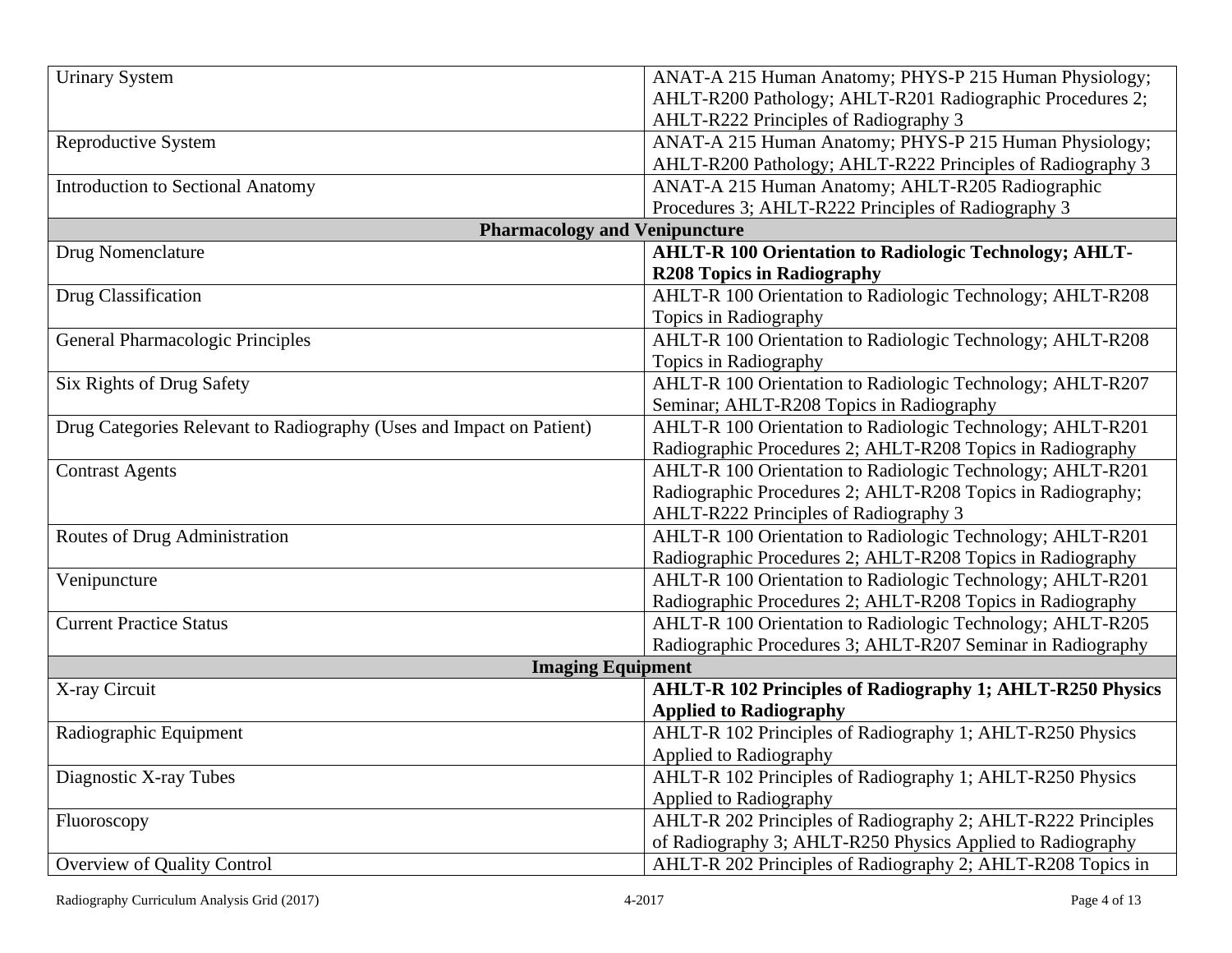| Physics<br>250.<br>AHI<br>$\mathsf{m}_1$<br>' to<br>∠ Radiography<br>Radiography<br>'-к.<br>אטווטר<br>-<br>-11 |
|----------------------------------------------------------------------------------------------------------------|
|----------------------------------------------------------------------------------------------------------------|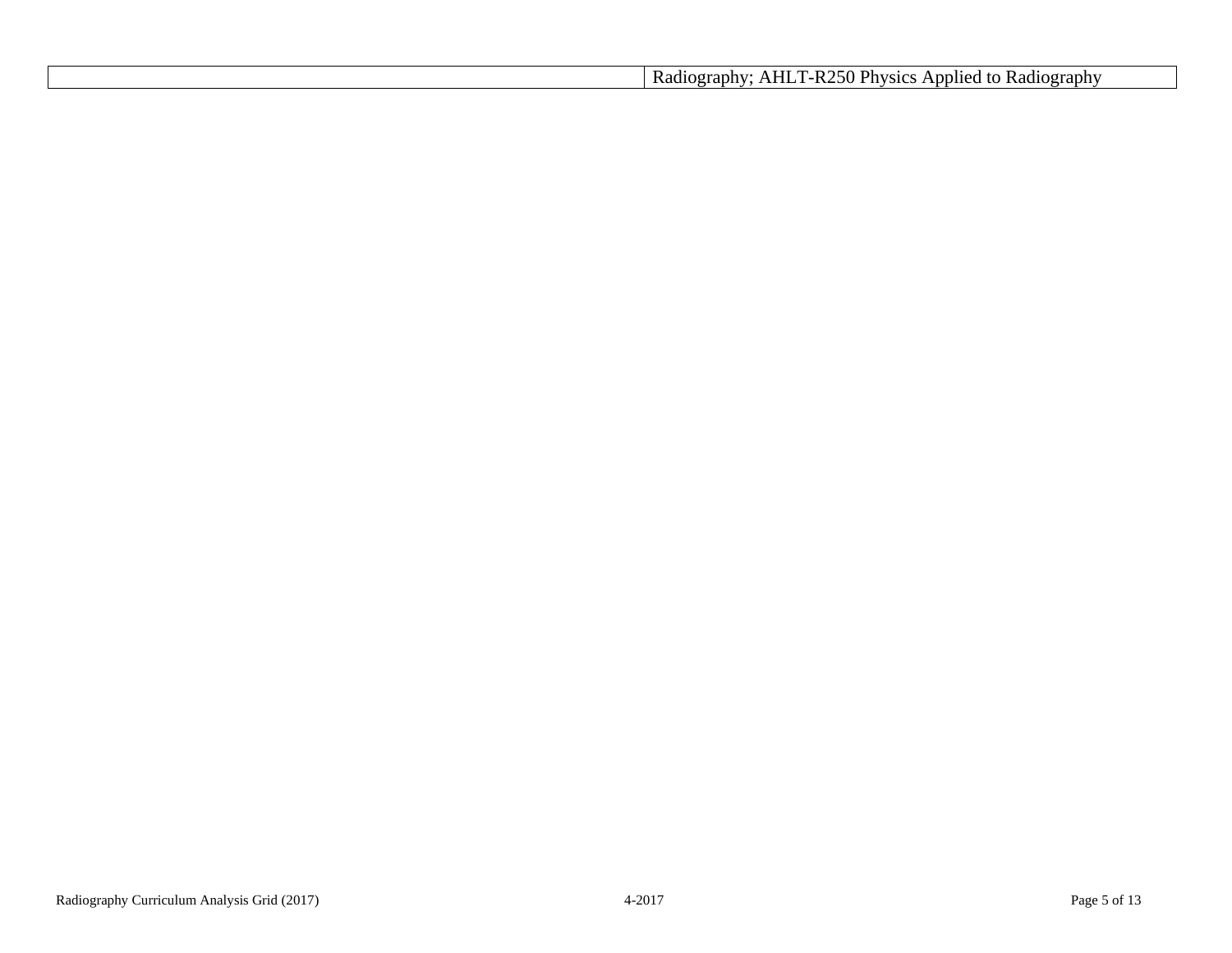| <b>Professional Curriculum</b>                     | <b>Program Course(s)</b>                                       |  |  |  |
|----------------------------------------------------|----------------------------------------------------------------|--|--|--|
| <b>Radiation Production and Characteristics</b>    |                                                                |  |  |  |
| Structure of the Atom                              | AHLT-R 102 Principles of Radiography 1; AHLT-R250 Physics      |  |  |  |
|                                                    | Applied to Radiography                                         |  |  |  |
| Nature of Radiation                                | AHLT-R 102 Principles of Radiography 1; AHLT-R250 Physics      |  |  |  |
|                                                    | Applied to Radiography; AHLT-R260 Radiobiology and Radiation   |  |  |  |
|                                                    | Protection                                                     |  |  |  |
| X-ray Production                                   | AHLT-R 102 Principles of Radiography 1; AHLT-R202 Principles   |  |  |  |
|                                                    | of Radiography 2; AHLT-R207 Seminar in Radiography; AHLT-      |  |  |  |
|                                                    | R250 Physics Applied to Radiography                            |  |  |  |
| Interaction of Photons with Matter                 | AHLT-R 102 Principles of Radiography 1; AHLT-R207 Seminar in   |  |  |  |
|                                                    | Radiography; AHLT-R250 Physics Applied to Radiography;         |  |  |  |
|                                                    | AHLT-R260 Radiobiology and Radiation Protection                |  |  |  |
| <b>Principles of Exposure and Image Production</b> |                                                                |  |  |  |
| <b>Exposure Factors</b>                            | AHLT-R 102 Principles of Radiography 1; AHLT-R202 Principles   |  |  |  |
|                                                    | of Radiography 2; AHLT-R207 Seminar in Radiography; AHLT-      |  |  |  |
|                                                    | R222 Principles of Radiography 3; AHLT-R250 Physics Applied to |  |  |  |
|                                                    | Radiography                                                    |  |  |  |
| <b>Receptor Exposure</b>                           | AHLT-R 102 Principles of Radiography 1; AHLT-R202 Principles   |  |  |  |
|                                                    | of Radiography 2; AHLT-R207 Seminar in Radiography; AHLT-      |  |  |  |
|                                                    | R222 Principles of Radiography 3; AHLT-R250 Physics Applied to |  |  |  |
|                                                    | Radiography                                                    |  |  |  |
| Differential Absorption                            | AHLT-R 102 Principles of Radiography 1; AHLT-R202 Principles   |  |  |  |
|                                                    | of Radiography 2; AHLT-R207 Seminar in Radiography; AHLT-      |  |  |  |
|                                                    | R222 Principles of Radiography 3; AHLT-R250 Physics Applied to |  |  |  |
|                                                    | Radiography                                                    |  |  |  |
| <b>Spatial Resolution</b>                          | AHLT-R 102 Principles of Radiography 1; AHLT-R202 Principles   |  |  |  |
|                                                    | of Radiography 2; AHLT-R207 Seminar in Radiography; AHLT-      |  |  |  |
|                                                    | R222 Principles of Radiography 3; AHLT-R250 Physics Applied to |  |  |  |
|                                                    | Radiography                                                    |  |  |  |
| <b>Shape Distortion</b>                            | AHLT-R 102 Principles of Radiography 1; AHLT-R202 Principles   |  |  |  |
|                                                    | of Radiography 2; AHLT-R207 Seminar in Radiography; AHLT-      |  |  |  |
|                                                    | R222 Principles of Radiography 3; AHLT-R250 Physics Applied to |  |  |  |
|                                                    | Radiography                                                    |  |  |  |
| Magnification                                      | AHLT-R 102 Principles of Radiography 1; AHLT-R202 Principles   |  |  |  |
|                                                    | of Radiography 2; AHLT-R207 Seminar in Radiography; AHLT-      |  |  |  |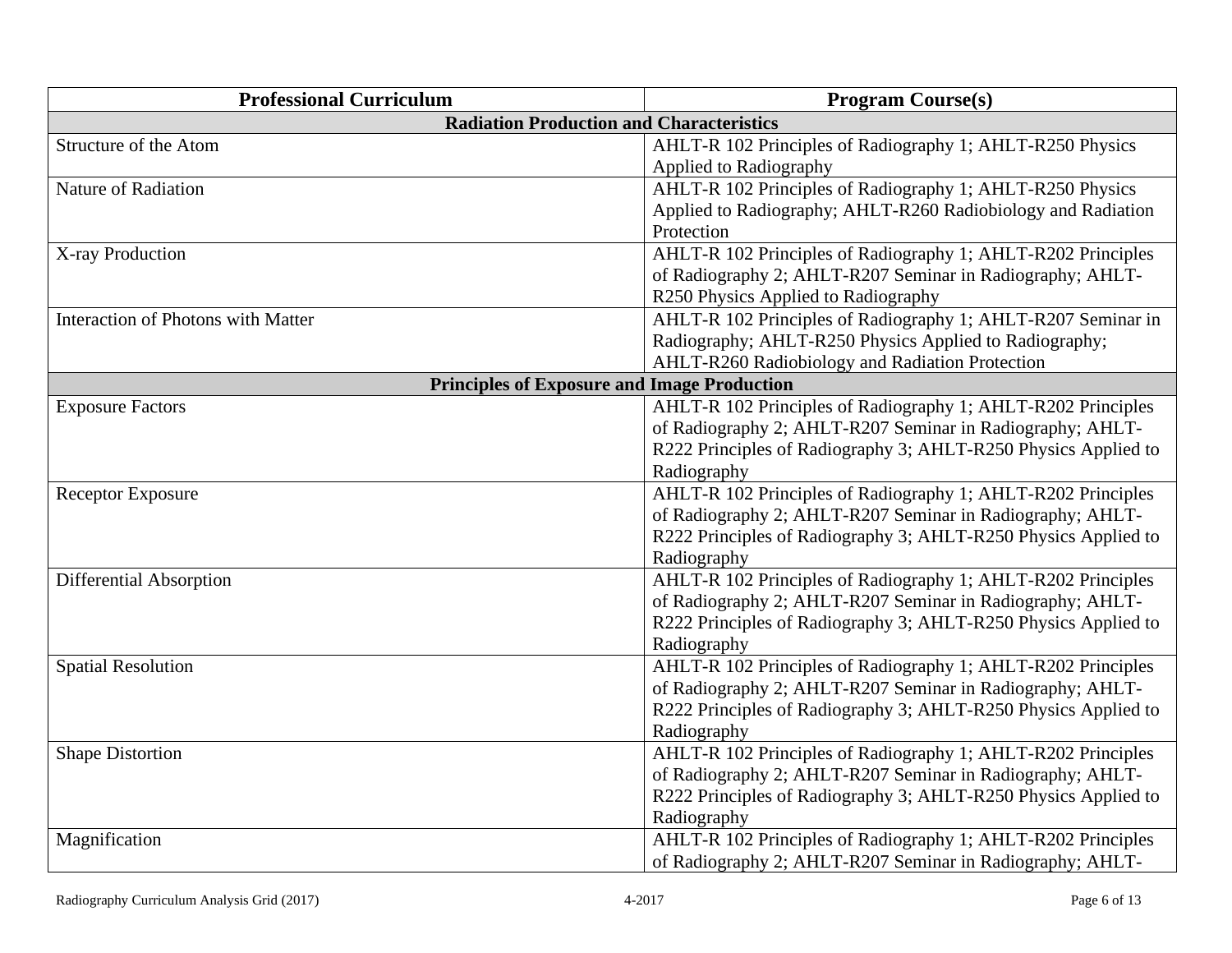|                                              | R222 Principles of Radiography 3; AHLT-R250 Physics Applied to |
|----------------------------------------------|----------------------------------------------------------------|
|                                              | Radiography                                                    |
| <b>Beam Restriction</b>                      | AHLT-R 102 Principles of Radiography 1; AHLT-R202 Principles   |
|                                              | of Radiography 2                                               |
| <b>Beam Filtration</b>                       | AHLT-R 102 Principles of Radiography 1; AHLT-R202 Principles   |
|                                              | of Radiography 2; AHLT-R207 Seminar in Radiography; AHLT-      |
|                                              | R222 Principles of Radiography 3; AHLT-R250 Physics Applied to |
|                                              | Radiography; AHLT-R260 Radiobiology and Radiation Protection   |
| <b>Scatter Radiation</b>                     | AHLT-R 102 Principles of Radiography 1; AHLT-R202 Principles   |
|                                              | of Radiography 2; AHLT-R207 Seminar in Radiography; AHLT-      |
|                                              | R250 Physics Applied to Radiography; AHLT-R260 Radiobiology    |
|                                              | and Radiation Protection                                       |
| Grids                                        | AHLT-R 102 Principles of Radiography 1; AHLT-R202 Principles   |
|                                              | of Radiography 2; AHLT-R207 Seminar in Radiography             |
| <b>Exposure Factor Formulation</b>           | AHLT-R 102 Principles of Radiography 1; AHLT-R202 Principles   |
|                                              | of Radiography 2; AHLT-R207 Seminar in Radiography; AHLT-      |
|                                              | R260 Radiobiology and Radiation Protection                     |
| <b>Digital Image Acquisition and Display</b> |                                                                |
| <b>Image Acquisition</b>                     | AHLT-R207 Seminar in Radiography; AHLT-R222 Principles of      |
|                                              | Radiography 3                                                  |
| <b>Initial Processing</b>                    | AHLT-R202 Principles of Radiography 2; AHLT-R207 Seminar in    |
|                                              | Radiography; AHLT-R222 Principles of Radiography 3             |
| <b>Post Processing</b>                       | AHLT-R202 Principles of Radiography 2; AHLT-R207 Seminar in    |
|                                              | Radiography; AHLT-R222 Principles of Radiography 3             |
| <b>Image Acquisition Errors</b>              | AHLT-R207 Seminar in Radiography; AHLT-R222 Principles of      |
|                                              | Radiography 3                                                  |
| <b>Quality Management</b>                    | AHLT-R207 Seminar in Radiography; AHLT-R208 Topics in          |
|                                              | Radiography; AHLT-R222 Principles of Radiography 3             |
| <b>Image Display</b>                         | AHLT-R202 Principles of Radiography 2; AHLT-R207 Seminar in    |
|                                              | Radiography; AHLT-R208 Topics in Radiography; AHLT-R222        |
|                                              | Principles of Radiography 3                                    |
| Data Management                              | AHLT-R207 Seminar in Radiography; AHLT-R222 Principles of      |
|                                              | Radiography 3                                                  |
| <b>Image Analysis</b>                        |                                                                |
| <b>Image Appearance Standards</b>            | AHLT-R207 Seminar in Radiography; AHLT-R222 Principles of      |
|                                              | Radiography 3                                                  |
| <b>Imaging Standards</b>                     | AHLT-R207 Seminar in Radiography; AHLT-R222 Principles of      |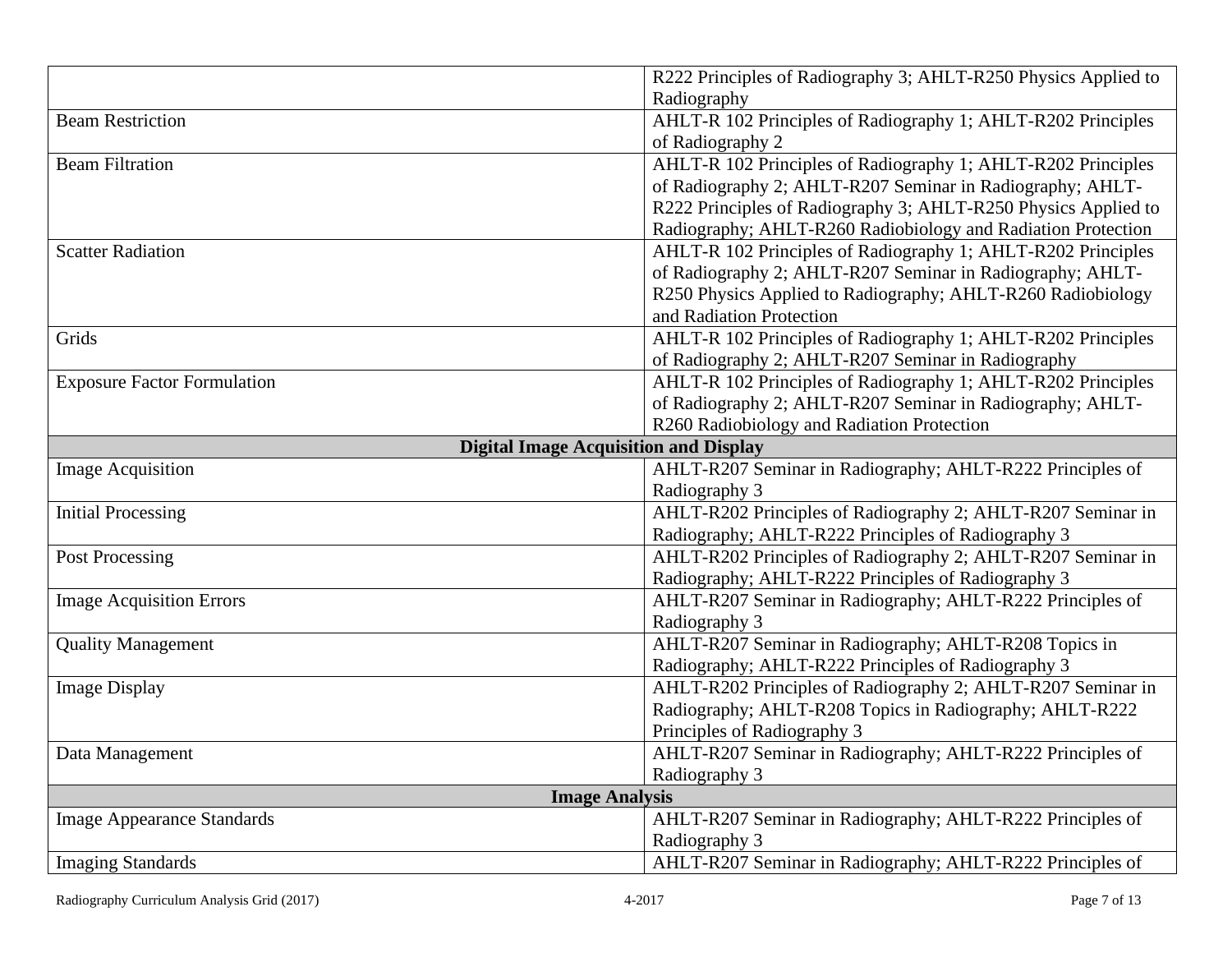|                                  | Radiography 3                                               |
|----------------------------------|-------------------------------------------------------------|
| Image Appearance Characteristics | AHLT-R207 Seminar in Radiography; AHLT-R222 Principles of   |
|                                  | Radiography 3                                               |
| <b>Procedural Factors</b>        | AHLT-R101 Radiographic Procedures 1; AHLT-R201 Radiographic |
|                                  | Procedures 2; AHLT-R205 Radiographic Procedures 3; AHLT-    |
|                                  | R207 Seminar in Radiography; AHLT-R222 Principles of        |
|                                  | Radiography 3                                               |
| <b>Corrective Action</b>         | AHLT-R207 Seminar in Radiography; AHLT-R222 Principles of   |
|                                  | Radiography 3                                               |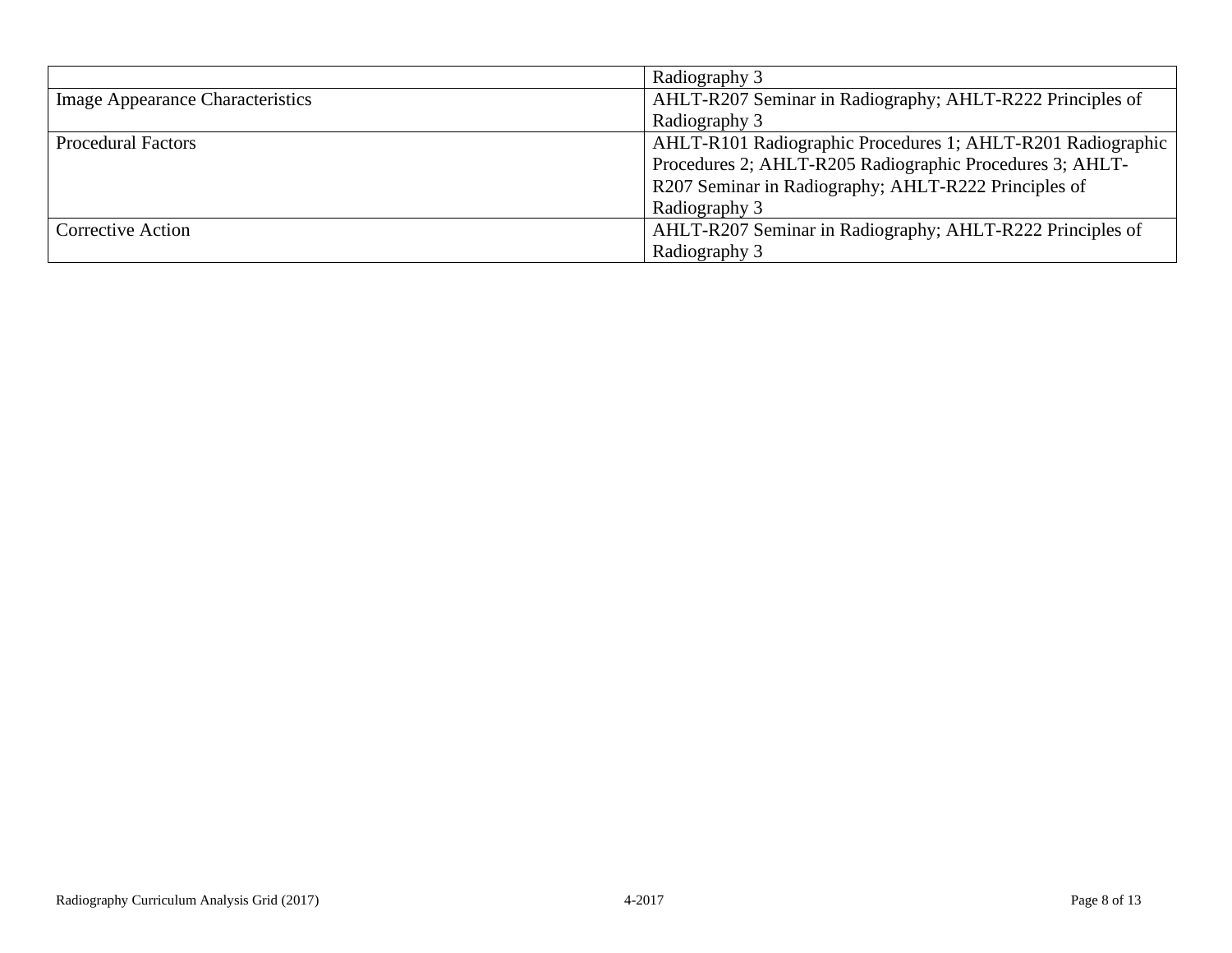| <b>Professional Curriculum</b>                    | <b>Program Course(s)</b>                                     |
|---------------------------------------------------|--------------------------------------------------------------|
| <b>Radiation Biology</b>                          |                                                              |
| Introduction                                      | AHLT-R 100 Orientation to Radiologic Technology; AHLT-R260   |
|                                                   | Radiobiology and Radiation Protection                        |
| Molecule                                          | AHLT-R260 Radiobiology and Radiation Protection              |
| Basic cellular biology                            | PHYS-P215 Human Physiology; AHLT-R260 Radiobiology and       |
|                                                   | <b>Radiation Protection</b>                                  |
| Types of ionizing radiation                       | AHLT-R 102 Principles of Radiography 1; AHLT-R250 Physics    |
|                                                   | Applied to Radiography; AHLT-R260 Radiobiology and Radiation |
|                                                   | Protection                                                   |
| Sources of medical radiation exposure             | AHLT-R 100 Orientation to Radiologic Technology; AHLT-R250   |
|                                                   | Physics Applied to Radiography; AHLT-R260 Radiobiology and   |
|                                                   | <b>Radiation Protection</b>                                  |
| Other sources of radiation exposure               | AHLT-R 100 Orientation to Radiologic Technology; AHLT-R250   |
|                                                   | Physics Applied to Radiography; AHLT-R260 Radiobiology and   |
|                                                   | <b>Radiation Protection</b>                                  |
| <b>Radiation Energy Transfer</b>                  | AHLT-R 102 Principles of Radiography 1; AHLT-R250 Physics    |
|                                                   | Applied to Radiography; AHLT-R260 Radiobiology and Radiation |
|                                                   | Protection                                                   |
| <b>Radiation Effects</b>                          | AHLT-R 100 Orientation to Radiologic Technology; AHLT-R 102  |
|                                                   | Principles of Radiography 1; AHLT-R260 Radiobiology and      |
|                                                   | <b>Radiation Protection</b>                                  |
| Radiosensitivity and Response                     | AHLT-R 100 Orientation to Radiologic Technology; AHLT-R260   |
|                                                   | Radiobiology and Radiation Protection                        |
| <b>Radiation Protection</b>                       |                                                              |
| Introduction                                      | AHLT-R 100 Orientation to Radiologic Technology              |
| Justification for radiation protection            | AHLT-R 102 Principles of Radiography 1; AHLT-R250 Physics    |
|                                                   | Applied to Radiography; AHLT-R260 Radiobiology and Radiation |
|                                                   | Protection                                                   |
| Potential biological damage of ionizing radiation | AHLT-R 102 Principles of Radiography 1; AHLT-R250 Physics    |
|                                                   | Applied to Radiography; AHLT-R260 Radiobiology and Radiation |
|                                                   | Protection                                                   |
| Objectives of a radiation protection program      | AHLT-R 102 Principles of Radiography 1; AHLT-R250 Physics    |
|                                                   | Applied to Radiography; AHLT-R260 Radiobiology and Radiation |
|                                                   | Protection                                                   |
| Sources of radiation                              | AHLT-R 100 Orientation to Radiologic Technology; AHLT-R250   |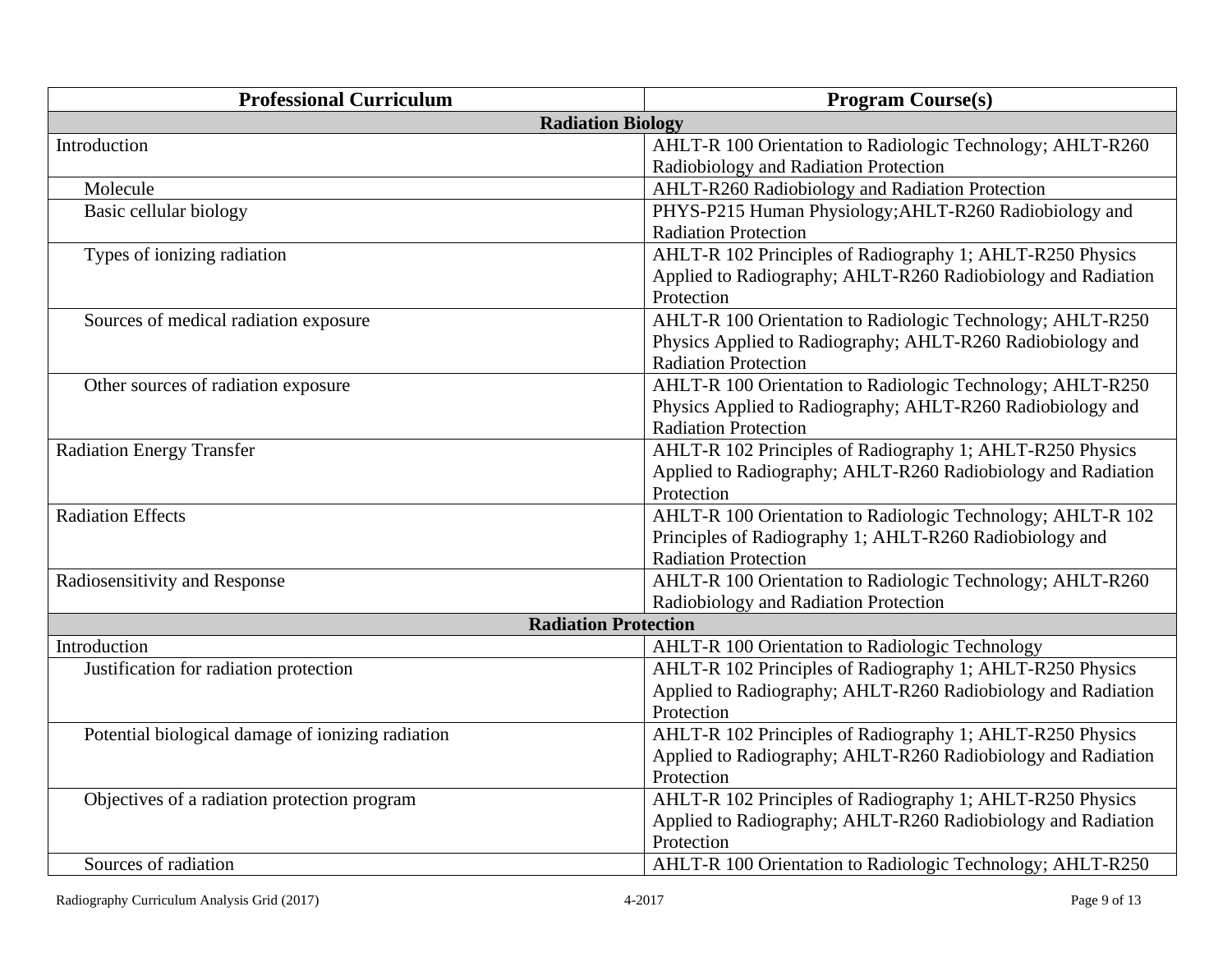|                                                       | Physics Applied to Radiography; AHLT-R260 Radiobiology and    |
|-------------------------------------------------------|---------------------------------------------------------------|
|                                                       | <b>Radiation Protection</b>                                   |
| Legal and ethical responsibilities                    | AHLT-R 100 Orientation to Radiologic Technology; AHLT-R260    |
|                                                       | Radiobiology and Radiation Protection                         |
| Units, Detection and Measurement                      | AHLT-R 100 Orientation to Radiologic Technology; AHLT-R260    |
|                                                       | Radiobiology and Radiation Protection                         |
| Surveys, Regulatory/Advisory Agencies and Regulations | AHLT-R260 Radiobiology and Radiation Protection               |
| <b>Personnel Monitoring</b>                           | AHLT-R 100 Orientation to Radiologic Technology; AHLT-R260    |
|                                                       | Radiobiology and Radiation Protection                         |
| Application                                           | AHLT-R 100 Orientation to Radiologic Technology; AHLT-R260    |
|                                                       | Radiobiology and Radiation Protection                         |
| <b>Patient Protection</b>                             | AHLT-R 100 Orientation to Radiologic Technology; AHLT-R260    |
|                                                       | Radiobiology and Radiation Protection                         |
| <b>Clinical Practice</b>                              |                                                               |
| <b>Clinical Practice</b>                              | AHLT-R181 Clinical Experience 1; AHLT-R182 Clinical           |
|                                                       | Experience 2; AHLT-R281 Clinical Experience 3; AHLT-R282      |
|                                                       |                                                               |
|                                                       | Clinical Experience 4; AHLT-R283 Clinical Experience 5; AHLT- |
|                                                       | R290 Comprehensive Clinical Exerience                         |
| <b>Procedural Performance</b>                         | AHLT-R181 Clinical Experience 1; AHLT-R182 Clinical           |
|                                                       | Experience 2; AHLT-R281 Clinical Experience 3; AHLT-R282      |
|                                                       | Clinical Experience 4; AHLT-R283 Clinical Experience 5; AHLT- |
|                                                       | R290 Comprehensive Clinical Exerience                         |
| <b>Clinical Competency</b>                            | AHLT-R181 Clinical Experience 1; AHLT-R182 Clinical           |
|                                                       | Experience 2; AHLT-R281 Clinical Experience 3; AHLT-R282      |
|                                                       | Clinical Experience 4; AHLT-R283 Clinical Experience 5; AHLT- |

| Professional<br><b>Jurriculum</b>   | Course(s)<br>Program |
|-------------------------------------|----------------------|
| Patient Care in Radiologic Sciences |                      |
|                                     |                      |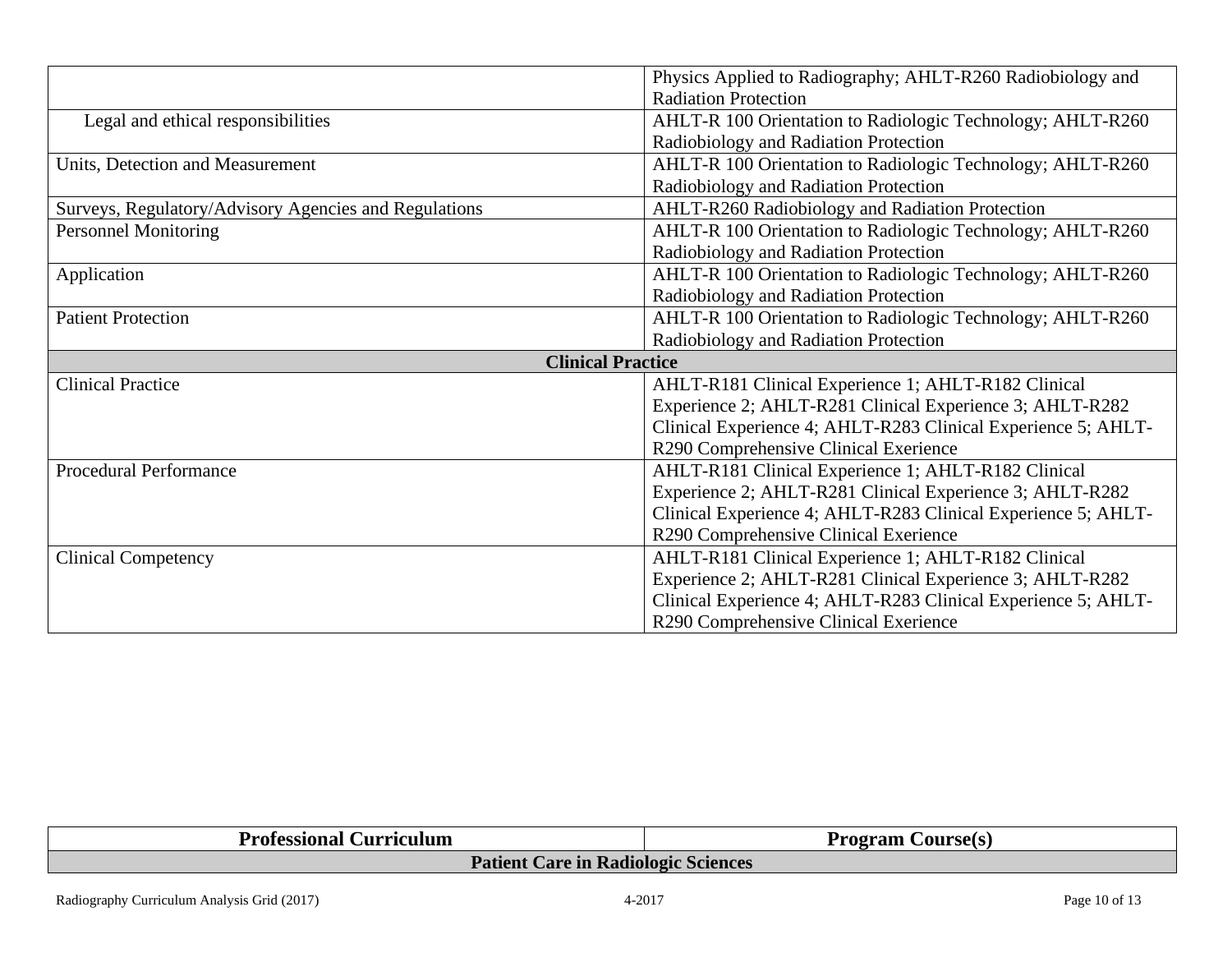| <b>Health Care Team</b>                           | AHLT-R 100 Orientation to Radiologic Technology; AHLT-R101       |
|---------------------------------------------------|------------------------------------------------------------------|
|                                                   | Radiographic Procedures 1                                        |
| Professionalism and Communication in Patient Care | AHLT-R 100 Orientation to Radiologic Technology; AHLT-R101       |
|                                                   | Radiographic Procedures 1; AHLT-R201 Radiographic Procedures     |
|                                                   | 2; AHLT-R205 Radiographic Procedrues 3; All Clinical Experience  |
|                                                   | Courses AHLT-R181 - AHLT-R290                                    |
| Patient/Radiographer Interactions                 | AHLT-R 100 Orientation to Radiologic Technology; AHLT-R101       |
|                                                   | Radiographic Procedures 1; All Clinical Experience Courses AHLT- |
|                                                   | R181 - AHLT-R290                                                 |
| Safety and Transfer                               | AHLT-R 100 Orientation to Radiologic Technology; AHLT-R101       |
|                                                   | Radiographic Procedures 1; AHLT-R201 Radiographic Procedures     |
|                                                   | 2; AHLT-R205 Radiographic Procedrues 3; All Clinical Experience  |
|                                                   | Courses AHLT-R181 - AHLT-R290                                    |
| <b>Evaluating Physical Needs</b>                  | AHLT-R 100 Orientation to Radiologic Technology; AHLT-R101       |
|                                                   | Radiographic Procedures 1; AHLT-R201 Radiographic Procedures     |
|                                                   | 2; AHLT-R205 Radiographic Procedrues 3; All Clinical Experience  |
|                                                   | Courses AHLT-R181 - AHLT-R290                                    |
| <b>Infection Control</b>                          | AHLT-R 100 Orientation to Radiologic Technology; AHLT-R208       |
|                                                   | Topics in Radiography                                            |
| <b>Medical Emergencies</b>                        | AHLT-R 100 Orientation to Radiologic Technology; AHLT-R208       |
|                                                   | Topics in Radiography                                            |
| Trauma                                            | AHLT-R 100 Orientation to Radiologic Technology; AHLT-R101       |
|                                                   | Radiographic Procedures 1; AHLT-R201 Radiographic Procedures     |
|                                                   | 2; AHLT-R208 Topics in Radiography; AHLT-R281 Clinical           |
|                                                   | Experience 3; AHLT-R282 Clinical Experience 4                    |
| <b>Reactions to Contrast Agents</b>               | AHLT-R 100 Orientation to Radiologic Technology; AHLT-R201       |
|                                                   | Radiographic Procedures 2; AHLT-R208 Topics in Radiography;      |
|                                                   | AHLT-R222 Principles of Radiography 3                            |
| Tubes, Catheters, Lines and Other Devices         | AHLT-R 100 Orientation to Radiologic Technology; AHLT-R201       |
|                                                   | Radiographic Procedures 2; AHLT-R208 Topics in Radiography;      |
|                                                   | AHLT-R222 Principles of Radiography 3                            |
| Mobile and Surgical Radiography                   | AHLT-R 100 Orientation to Radiologic Technology; AHLT-R201       |
|                                                   | Radiographic Procedures 2; AHLT-R202 Principles of Radiography   |
|                                                   | 2; AHLT-R222 Principles of Radiography 3; AHLT-R260              |
|                                                   | Radiobiology and Radiation Protection; Clinical Courses AHLT-R   |
|                                                   | 281-AHLT-R290                                                    |
| <b>Radiographic Procedures</b>                    |                                                                  |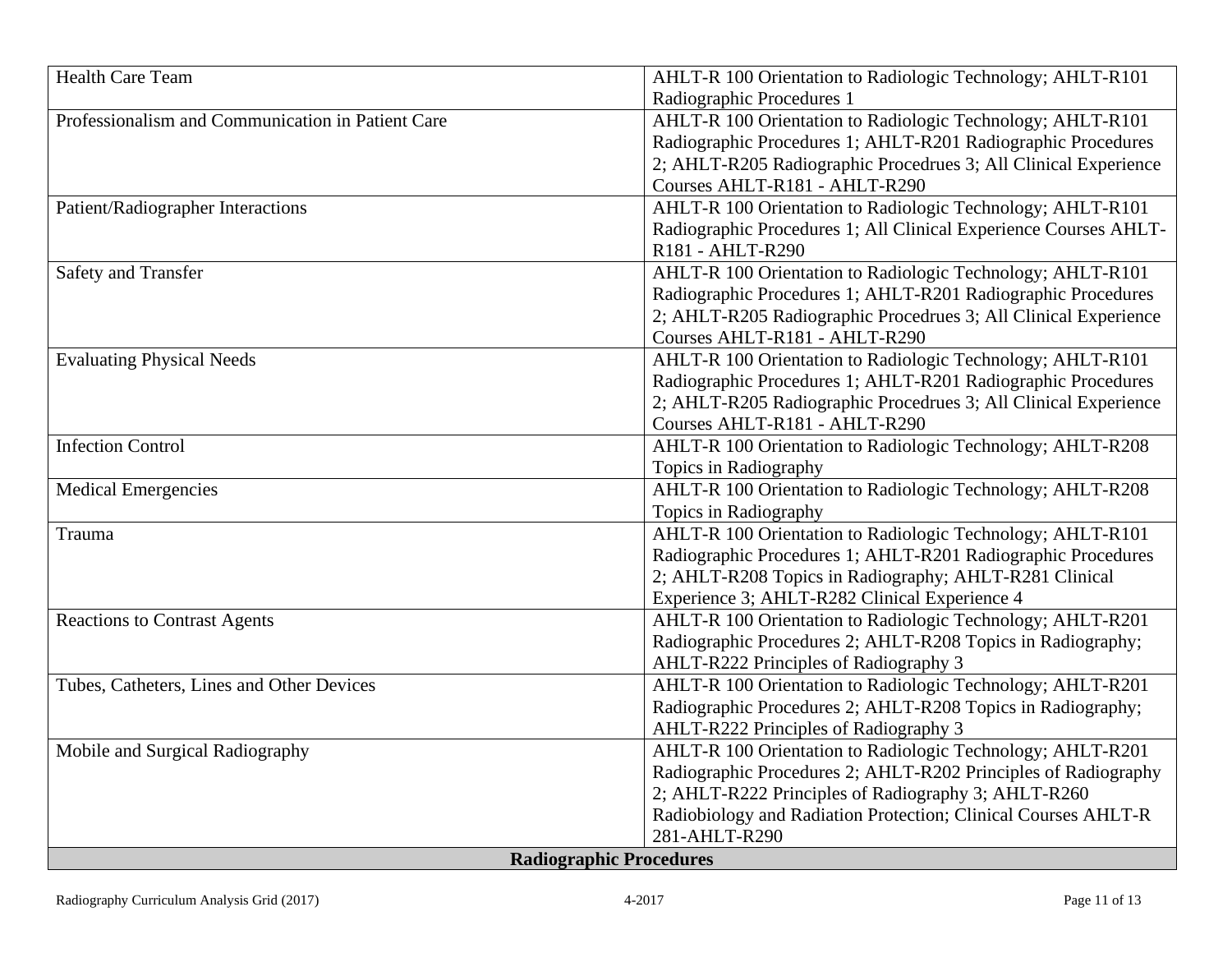| Standard Terminology for Positioning and Projection                                             | AHLT-R101 Radiographic Procedures 1; AHLT-R201 Radiographic    |
|-------------------------------------------------------------------------------------------------|----------------------------------------------------------------|
|                                                                                                 | Procedures 2; AHLT-R205 Radiographic Procedures 3; AHLT-       |
|                                                                                                 | R207 Seminar in Radiography                                    |
| <b>General Considerations</b>                                                                   | AHLT-R101 Radiographic Procedures 1; AHLT-R201 Radiographic    |
|                                                                                                 | Procedures 2; AHLT-R205 Radiographic Procedures 3; AHLT-       |
|                                                                                                 | R207 Seminar in Radiography                                    |
| <b>Patient Considerations</b>                                                                   | AHLT-R101 Radiographic Procedures 1; AHLT-R201 Radiographic    |
|                                                                                                 | Procedures 2; AHLT-R205 Radiographic Procedures 3; AHLT-       |
|                                                                                                 | R207 Seminar in Radiography                                    |
| Positioning Considerations for Routine Radiographic Procedures                                  | AHLT-R101 Radiographic Procedures 1; AHLT-R201 Radiographic    |
|                                                                                                 | Procedures 2; AHLT-R205 Radiographic Procedures 3; AHLT-       |
|                                                                                                 | R207 Seminar in Radiography                                    |
| <b>Procedural Considerations for Contrast Studies</b>                                           | AHLT-R101 Radiographic Procedures 1; AHLT-R201 Radiographic    |
|                                                                                                 | Procedures 2; AHLT-R205 Radiographic Procedures 3; AHLT-       |
|                                                                                                 | R207 Seminar in Radiography; AHLT-R208 Topics in Radiography   |
| <b>Radiographic Pathology</b>                                                                   |                                                                |
| Definitions/Terminology                                                                         | AHLT-R101 Radiographic Procedures 1; AHLT-R200 Pathology;      |
|                                                                                                 | AHLT-R201 Radiographic Procedures 2; AHLT-R205 Radiographic    |
|                                                                                                 | Procedures 3; AHLT-R207 Seminar in Radiography                 |
| Causes of Disease (Process, Examples)                                                           | AHLT-R101 Radiographic Procedures 1; AHLT-R200 Pathology;      |
|                                                                                                 | AHLT-R201 Radiographic Procedures 2; AHLT-R205 Radiographic    |
|                                                                                                 | Procedures 3; AHLT-R208 Topics in Radiography                  |
| Radiologic Pathology (Definitions, Etiology, Examples, Sites, Complications, Prognosis,         | <b>AHLT-R200 Pathology</b>                                     |
| Radiographic Appearance, Procedural and Technical Considerations, Appropriate Imaging Modality) |                                                                |
| <b>Implications for Practice</b>                                                                | AHLT-R101 Radiographic Procedures 1; AHLT-R200 Pathology;      |
|                                                                                                 | AHLT-R201 Radiographic Procedures 2; AHLT-R205 Radiographic    |
|                                                                                                 | Procedures 3                                                   |
| <b>Additional Modalities and Radiation Therapy</b>                                              |                                                                |
| <b>Bone Densitometry</b>                                                                        | AHLT-100 Orientation to Radiologic Technology; AHLT-R208       |
|                                                                                                 | Topics in Radiography; AHLT-R 222 Principles of Radiography 3  |
| Cardiac-interventional                                                                          | AHLT-100 Orientation to Radiologic Technology; AHLT-R208       |
|                                                                                                 | Topics in Radiography; AHLT-R 222 Principles of Radiography 3  |
| <b>Computed Tomography</b>                                                                      | AHLT-100 Orientation to Radiologic Technology; AHLT-R208       |
|                                                                                                 | Topics in Radiography; AHLT-R 222 Principles of Radiography 3; |
|                                                                                                 | AHLT-R281 Clincial Experience 3                                |
| <b>Magnetic Resonance</b>                                                                       | AHLT-100 Orientation to Radiologic Technology; AHLT-R208       |
|                                                                                                 | Topics in Radiography; AHLT-R 222 Principles of Radiography 3; |
|                                                                                                 | <b>AHLT-R281 Clincial Experience 3</b>                         |
| Radiography Curriculum Analysis Grid (2017)                                                     | Page 12 of 13<br>4-2017                                        |